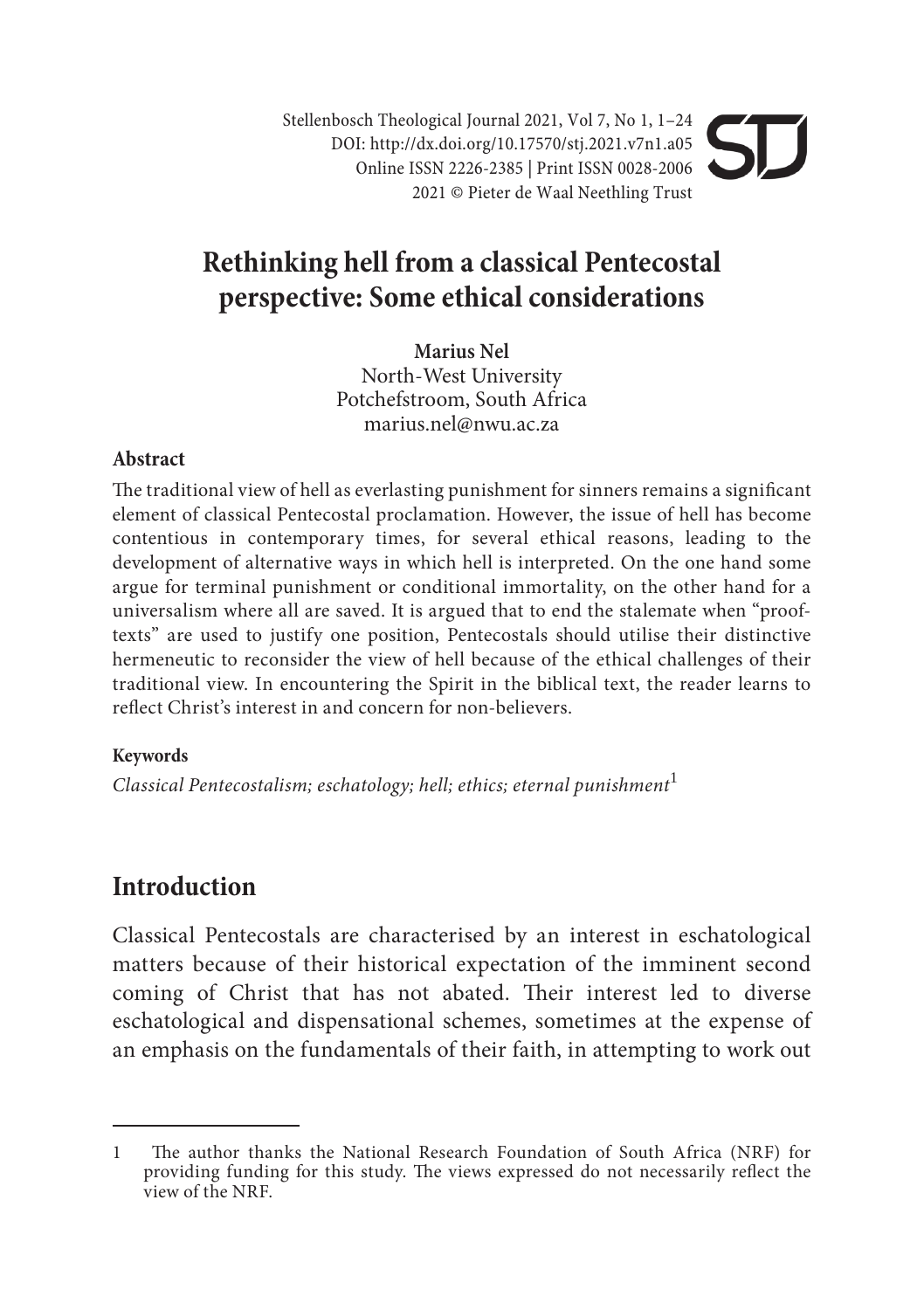some form of historical chronology (Hunter 2002:45).<sup>2</sup> Early Pentecostals were driven by their eschatological expectations to take the gospel to the ends of the world as quickly as possible, expecting that successful missions would hasten the second coming of Christ. At times their ethics was also informed and determined by their aberrant eschatological schemes that led to fear-based behaviour and preaching in the light of the imminence of the end of the world. Proclamation of the gospel was also characterised by an emphasis on hell as the destination of the unsaved and many converts were driven into the church by a fearful depiction of the horrors of suffering awaiting sinners in the eternal damnation of hell.<sup>3</sup> "Motivation for mission and evangelism, in other words, was found in the many souls who would be lost eternally apart from hearing the gospel" (Yong 2005:245).4 Hell, as everlasting torment in Tertullian, the *Didache*, Dante, Jonathan Edwards and countless other preachers, was used by Pentecostals as a stun gun to instil terror in the hearts of sinners, driving them to the altar of repentance and conversion $5$ 

Contemporary times see that some believers are questioning the traditional view of hell as the eternal punishment of sinners; some theologians even speak of a groundswell of support for alternative, less uncomfortable views of hell (Walls 2016:136). Yong (2005:114) asks the uncomfortable question to Reformed theology's satisfaction theory that if Jesus' life and death pay

4 However, Yong adds that from a Lukan perspective, important for Pentecostal theology, mission is never connected to the fear of hellfire and brimstone but to the empowering work of the Spirit.

<sup>2</sup> Among them, the development of the concept of "latter rain", emphasis on the role of Israel in eschatology, premillennialism, and dispensationalism.

<sup>3 &</sup>quot;Hell" is a translation of the Greek Gehenna and Hebrew *ge-hinnom* (valley of Hinnom), a valley near Jerusalem that became notorious for the practice of sacrificing children to Molech (2 Chron 28:3; 33:6). The New Testament utilises it as a metaphor (Thiessen 2008:373) or symbol for the place where sinners will be sent for their just punishment. It is called a place of darkness (Mt 25:30; 2 Pet 2:17) as well as a place of fire (Mt 5:22; 13:30–50), which creates problems for literalists to reconcile.

<sup>5</sup> Hollenweger (2015:255) finds in a survey of the reasons for conversion in the Third World that people usually become converted either because of a healing of themselves or a friend or family member, a dream or vision or because they have a friend who is a Christian. Not one single instance was found where somebody was saved on the basis of arguments or a sermon, and certainly not a hell-fire sermon. The sermon presumably has other functions: to those who have already experienced salvation, it gives a language and provides a narrative community in which they can articulate their newly found freedom.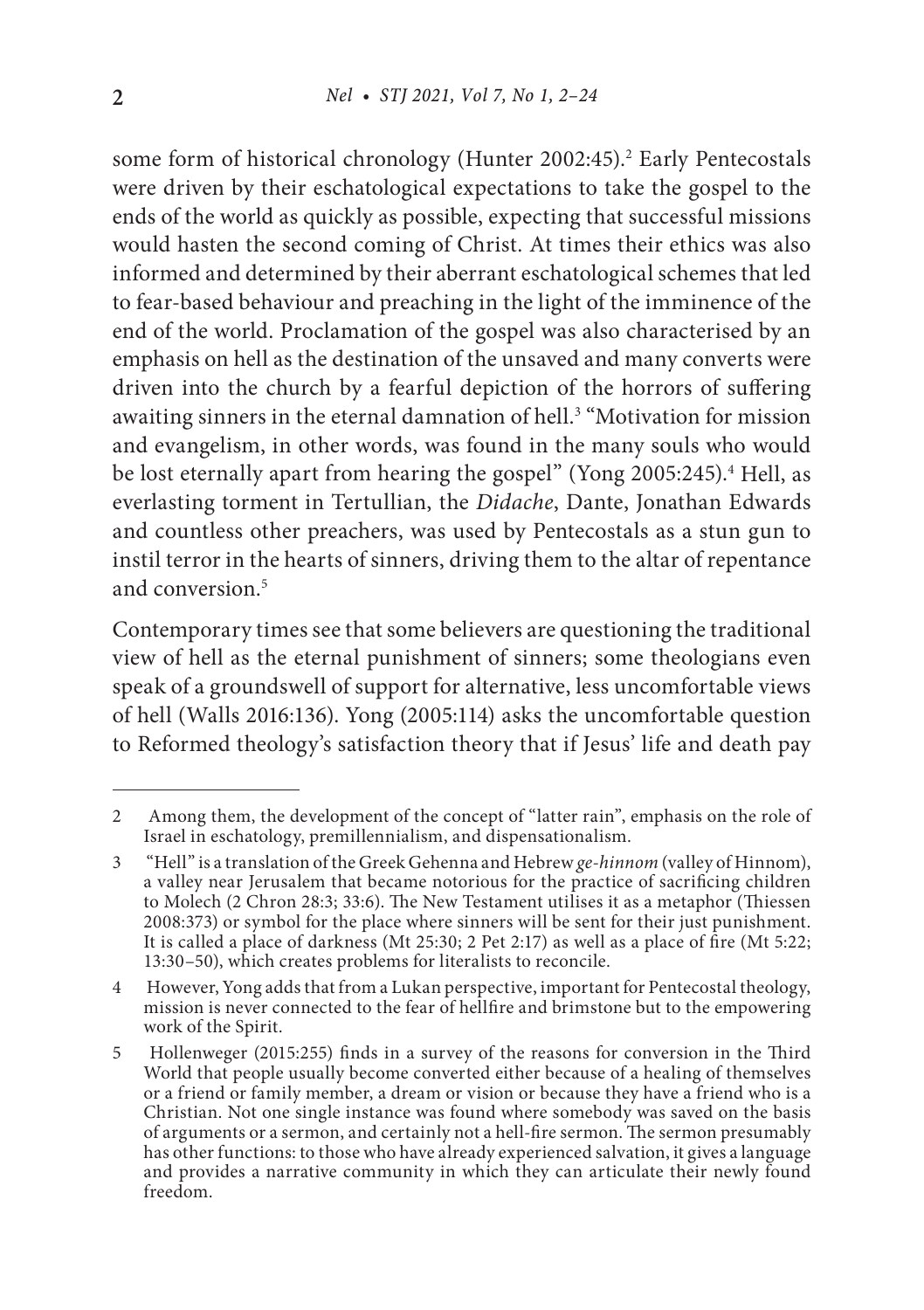the penalty for all sin, how can further punishment be exacted to sinners, consisting of condemning them to an eternal hell, without undermining Jesus' substitutionary atonement's efficacy.<sup>6</sup>

Prominent theologians like Karl Barth, C.S. Lewis, John R.W. Stott, and N.T. Wright in like manner subscribe to the existence of hell, but they describe it in non-traditional ways. Although no signicant works on the doctrine of hell were produced for over one hundred years before the 1960s, since then, interest has picked up (Kärkkäinen 2017:185). Especially the annihilationist view of hell grew in popularity among Evangelicals, although Christian universalism is also gaining ground. Even the Roman Catholic view of purgatory is receiving attention due to the ecumenical contact between Evangelicals and especially Pentecostals, and Catholics.

Proof-texts can be provided for all the views held about hell – the traditional, universalist and annihilationist views as well as purgatory. In the past the debate on hell has often gotten bogged down in proof-texting (Parry 2016:92).7 Pentecostals as conservative readers of the Bible have always been supporting the traditional view of hell, justified by referring to verses about hell found in the Bible that "clearly" point to hell as a destination of sinners for everlasting punishment. Parry's (2016:92) conclusion is valid, that merely showing that a specific passage seems at face value to support a specific view of hell will not settle the issue. What is needed is that supporters of each view should attend to those passages that run counter to their viewpoint, as highlighted by proponents of alternative views. It is argued that Pentecostals should revisit their view of hell for several ethical reasons, based on their distinctive hermeneutics. In interpreting the Bible in theologically sensitive discussions of several issues in the past among Pentecostals, such as divine healing, whether divorce should be allowed,

<sup>6</sup> Yong (2005:114) knows that later Reformed theology did develop the idea of limited atonement, implying that Christ died only for the elect. However, he argues that such a doctrinal position does not do justice to or adequately account for the claim found in 1 John 2:2 and 1 Timothy 4:10 that Christ "is the atoning sacrice for our sins, and not for ours only but also for the sins of the whole world".

 $7$  For instance, proof for hell as eternal torment is found in Matthew 25:45, 2 Thessalonians 1:6–9 and Revelation 14:11; 20:10–15. Support for the view of hell as annihilation of life is found in Matthew 7:13; 10:28, John 3:16, Romans 6:23 and Hebrews 10:39 while proof texts provided to argue the case for universalism are Romans 5:18; 11:32, 1 Corinthians 15:22, Philippians 2:11 and Colossians 1:20.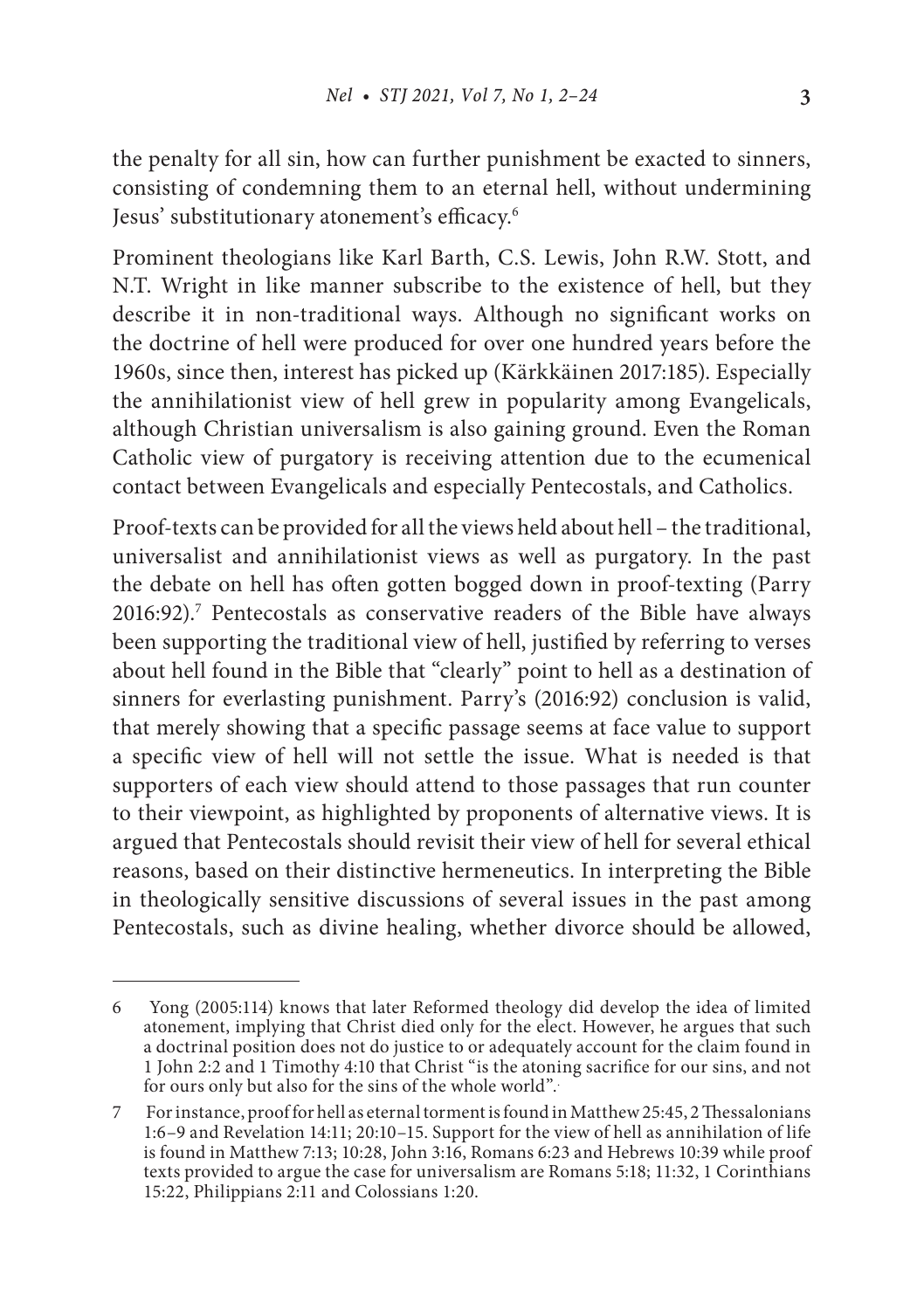women be readmitted to the ministry, and how the church should react to people with diverse sexual orientations, their hermeneutic helped them to overcome the stalemate when texts seemingly contradicting each other and interpreted in different ways bogged down the discourse.

In the article such a hermeneutical angle will be sketched in broad lines before it is applied to the issue of hell in terms of some ethical considerations. First, however, it is important to provide an overview of the current theological discussion on hell and the alternative views is presents before some ethical considerations of the theological concept will be discussed.

# **1. Contemporary theological consideration of hell**

### **1.1 Traditional view of eternal punishment**

For the 110 years of its existence, Pentecostals accepted the traditional view of hell, in line with the Christian tradition of the first nineteen centuries of Christianity's existence. The classical way the Christian tradition understood hell is that it is the way chosen by God to be glorified, through the just punishment of the unrighteous. Hell's purpose is not remedial or restorative, such as the Roman Catholic doctrine of the purgatory suggests for the righteous who have sinned; it is rather retributive. Hell exists to re-establish God's righteous rule by holding sinners accountable for their rebellion against God (Thiessen 2008:373). Burk (2016:11) describes the characteristics of the final state of the damned as a final separation from the presence of God in the irrevocable separation of the wicked from the righteous that occurs at the last judgment.8 Hell as the wicked's destination consists of an unending experience where the punishments of hell will be consciously experienced as a torture chamber marked by eternal fire that will let loose torment of unprecedented dimensions without annihilation

<sup>8</sup> Symbols for the nal condition of the wicked in the New Testament consist of a separation from God (Lk 13:25, 28; 2 Thess 1:9); outer darkness (Mt 22:13; 2 Pet 2:4, 17; Jude 6, 13); unquenchable fire (Mt 18:8; Mk 9:43, 45, 48; 2 Pet 3:7; Jude 7); everlasting torment (Rev  $14:10-11$ ); punishment (Mt 25:46); destruction or perdition (ruin) (2 Thess 1:8–9; Phil 3:18–19; Mt 7:13; Rom 9:22; 2 Pet 3:7); where the worm dies not (Mk 9:44); wrath of God (Rom 2:5, 8-9; 1 Thess 1:10); retribution (punishment proportionate to the evil) (2 Cor 11:14–15; 2 Tim 4:14; Rev 18:6; 22:12); and second death (Rev 20:14; 21:8) (Duffield & Van Cleave 1983:550-551).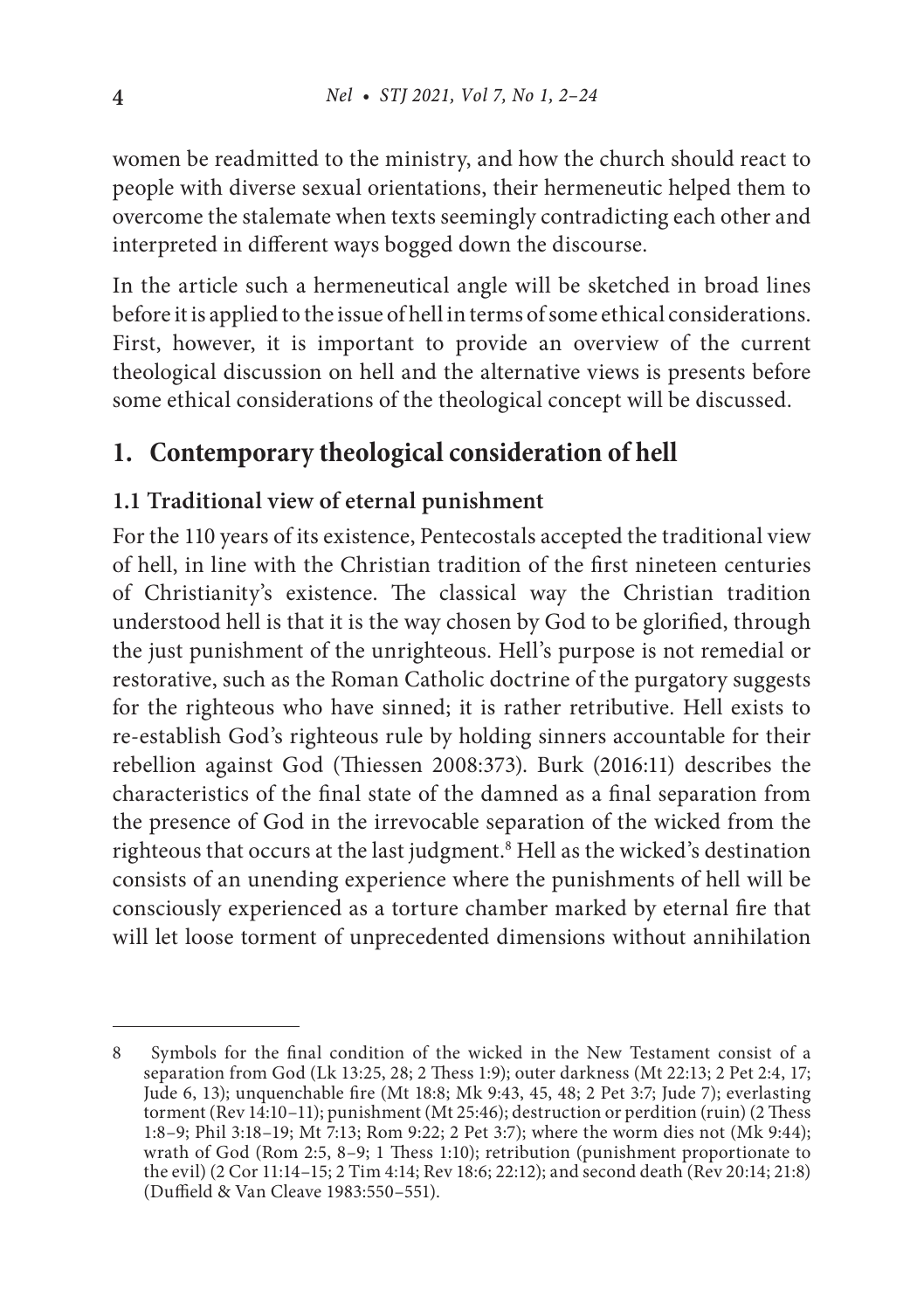of the damned (Pentecost 1958:471).<sup>9</sup> That it is just retribution implies that the punishment is a recompense for the evil of the damned. The other two features of hell are destruction and exclusion, defining the New Testament view of hell (Thiessen 2008:373). Küng (1984:136–137) argues that the ideal of punitive, retributive justice underlies the traditional view. Orthodox predestinarians following Augustine, Luther, and Calvin (Inst. III.23.7) uniformly agreed that God predestines some people to hell in God's "awesome decree" (*decretum horrible*) while others are elected to the joys of heaven.

For some contemporary believers, the traditional view has become objectionable because eternal punishment contradicts the view of God as good and filled with compassion for all people; it pictures God rather as a tyrant who punishes people for eternity when they have sinned temporally (Ralston & Ralston 2019:142). "… our view of God is at stake in our view of hell" (Stackhouse 2016:35). It also seems to contradict God's justice because infinite punishment for finite sins is not proportionate to the sin in question. "A finite being, with only finite time and power, can do only finite harm and, therefore, deserves only finite punishment" (Walls 2016:48). It is also argued that eternal punishment that is punitive and not remedial does not have any apparent value (Bavinck 2008:704); it does not correct or discipline but keeps on punishing without any respite.

#### **1.2 Annihilation, terminal punishment, or conditional immortality**

This view that initially became known through the support of the Seventh Day Adventists and Jehovah's Witnesses (and Charles Parham of the early Pentecostal revival in Los Angeles [Hunter 2002:50]), sees hell as the natural result of an individual's decision to reject God and the good. The decision implies a separation from God as the source of life, implying destruction of life.<sup>10</sup> God does not punish those who suffer in hell; their suffering is instead the result of their own decision not to reconcile with

<sup>9</sup> It might be that the early church's view of hell might have been coloured by their experiences of persecution and oppression by Jews and the Roman authorities and their need to explain how the righteousness of God would be manifested to believers martyred for their faith.

<sup>10</sup> It should be kept in mind that not all "sinners" are "bad"; in many instances, nonbelievers act in good ways, at times even showing the way for "believers".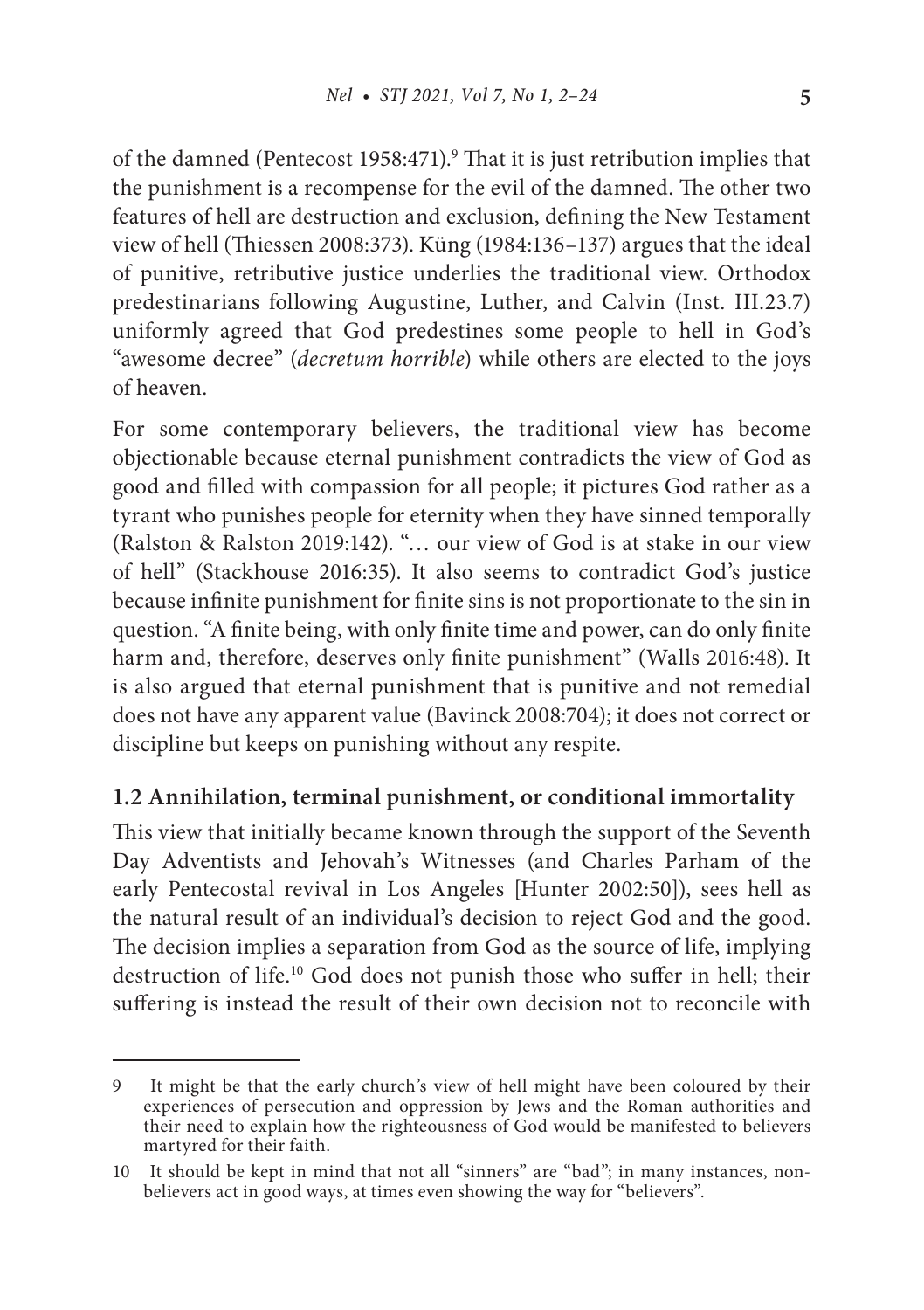God. God honours their decision (Thiessen 2008:373). "It is not God who sends people to hell. It is people who demand that God leave them alone so they may go their own way and attempt to fulfil their own desires who send themselves to hell" (Menzies 1993:21). While the Bible depicts hell as a fire, it holds that "fire" is related to the functions of testing or judging, with the fire burning away what is not of value and purifying something of anything that is not of lasting value. Many scholars refer to hell also as a garbage dump (e.g., Pinnock 1996:135); however, the first evidence that the valley of Gehenna outside Jerusalem served as a dump dates from a thousand years after Christ (Burk 2016:74). As an anachronism, it depicts hell as the place where evil is removed and destroyed, by the symbols of fire and worms. The symbols of judgment are deathless and illustrate God's holy antipathy toward sin, but the corpses themselves are dead and finished (Stackhouse 2016:38). The existence of hell demonstrates that God keeps God's word and that evil does not have any place in God's good order.<sup>11</sup>

Hell exists as a destination for punishment of sins that can only be atoned for by suffering and death that is limited because the atonement for sins will eventually end.12 It does not refer to the present state of those who died as unrighteous. They are in what is referred to as Hades, a place of suffering according to Jesus' parable of Lazarus and the dead man (Lk 16:23; see also 1 Pet 3:19) (Duffield & Van Cleave 1983:515). It takes the translation of "eternal" (Heb. *ôlâm*; Gr. *aiônion*) not only as "having continual existence forever" in quantitative terms (when it is used in terms of God's existence) but also as "of the age to come" (when it is used in terms of humankind) in qualitative terms. The implication is that each reference in Scripture should be investigated to determine what it is that is supposed to last forever, the object or event described or its implications (Fudge 1982:29). It should

<sup>11</sup> Texts utilised by annihilationists to support their view include Psalm 37; Malachi 4:1–3; Matthew 3:10, 12; 5:30; 10:28; Romans 6:23; 1 Corinthians 3:17; Galatians 6:8; Philippians 1:28; 3:19; 2 Thessalonians 1:9; Hebrews 10:39; 2 Peter 2:1, 3, 6; 3:7; Judas 7 and Revelation 20:14–15.

<sup>12</sup> It is an important question to ask, how hell can be characterised by death and be eternal at the same time. A position paper of the Assemblies of God (The General Council of the Assemblies of God 2017) explains it as follows: Jesus already identified Gehenna or hell as a second death (Mt 10:28; Lk 12:4–5). It refers, not to the physical death of the body but to death of a different order and kind. Physical death consists of the separation from the body and the environment of life; the second death is a final and eternal separation from God and from the life to be enjoyed in the new creation.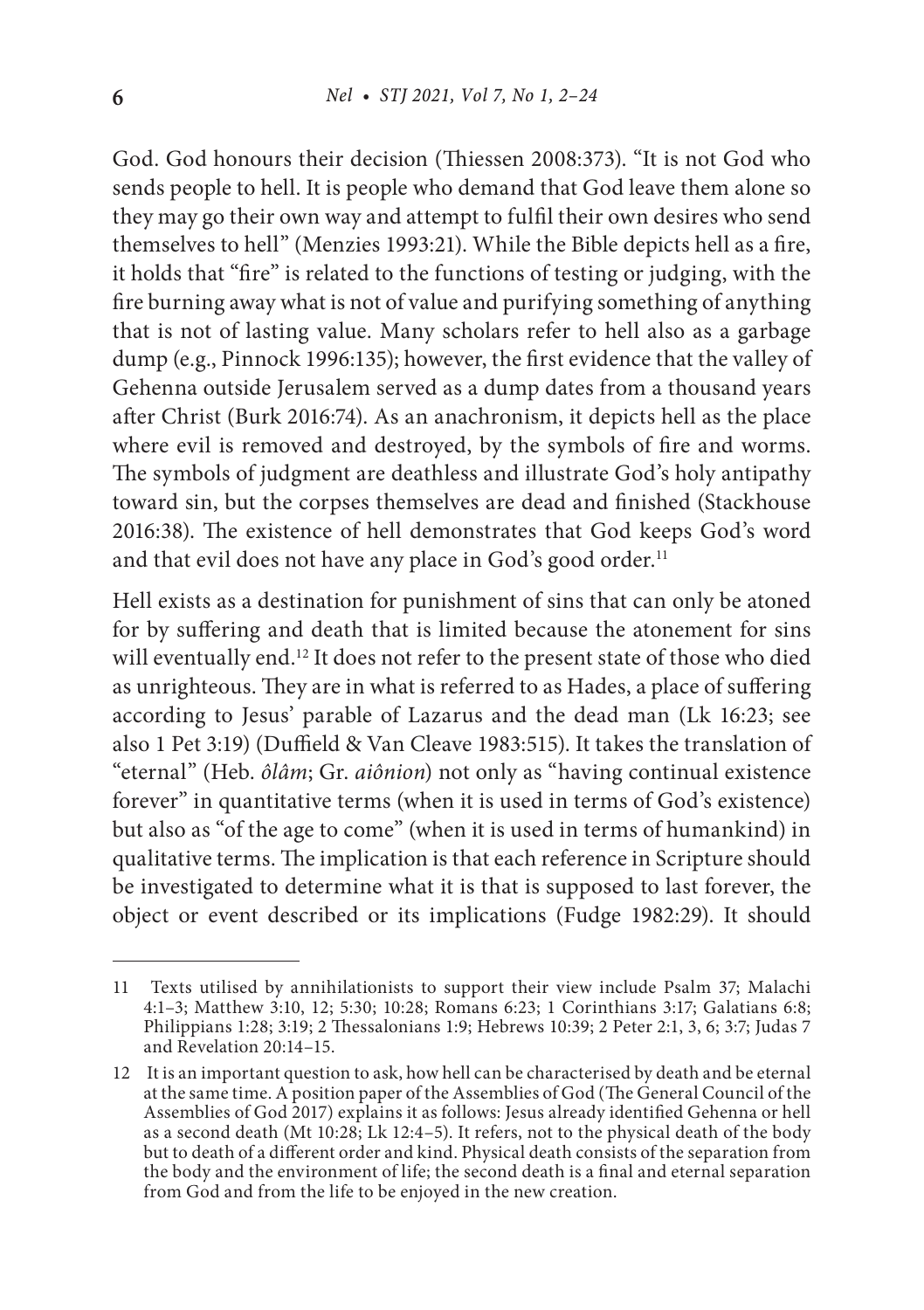also be considered that a prominent part of eschatological language is apocalyptic in nature that is typically extravagant, poetical, and allusive, representing fundamental historical truths symbolically (Yong 2005:96; Lewis 2010:38). It is not possible to settle the question of the duration of the punishment from the term *aiônion*, implying that punishment (*kolasin*) cannot be taken as everlasting (Parry 2016:41). A further argument consists in its difference from the traditional view of immortality of the soul that is taken for granted, as though people are intrinsically immortal. Annihilationism asserts that this concept was taken over from Christians' Greek heritage (Fudge 1982:66–67). "Immortality is something we must get, not something we already have" (Stackhouse 2016:65).13 It also does not accept the essentially deductive argument of Augustine, Anselm, Aquinas and others that because God's majesty and honour are of infinite value, sins against them deserve punishment that is likewise eternal. The argument continues that God insists on such infinite punishment because God created the world for the purpose of exalting the glory of God's name (Isa 42:8; 43:7). It implies that God is primarily pursuing God's own glory, a dangerously narrow view of God's purposes in the world that an egotistical God insists that God get God's due (Stackhouse 2016:35–36).

#### **1.3 Universalist view**

This is the view that all people everywhere and of all ages will in the end be reconciled with God through Christ. It is not an entirely new viewpoint; it stood in the early church alongside eternal punishment and annihilation as a viable option.<sup>14</sup> As stated, the discourse on hell often gets bogged down in proof-texting, with each view presenting the verses that support

<sup>13</sup> Finger (1985:158–161) is correct in arguing that the problem of eternal conscious torment can be attributed to the erroneous idea of the immortality of the soul, which represents in his words a "Hellenistic intrusion into the gospel".

<sup>14</sup> Origen (c.184–c.254) opted for this view and inuenced many other early theologians such as Bardaisan of Edessa (154–222), Clement of Alexandria (c.150–c.215), Theognostus (c.210–c.270), Pierius (†309), Gregory the Wonderworker (c.213–c.270), Pamphilus (†309), Methodius of Olympus (†c.311), Eusebius (c.260–c.340), Athanasius (296–373), Didymus the Blind (†c.398), Basil of Caesarea (c.329–379), Gregory of Nyssa (c.335–c.395), Gregory of Nazianzen (c.329–c.390), Evagrius Pontocus (345–399), the Areopagite (sixth century), Maximus the Confessor (c.580–662), Isaac of Nineveh (†700) and John Scotus Eriugena (c.815–c.877). Even Augustine (354–430) initially supported it though he later rejected it in strong terms (Parry 2016:92).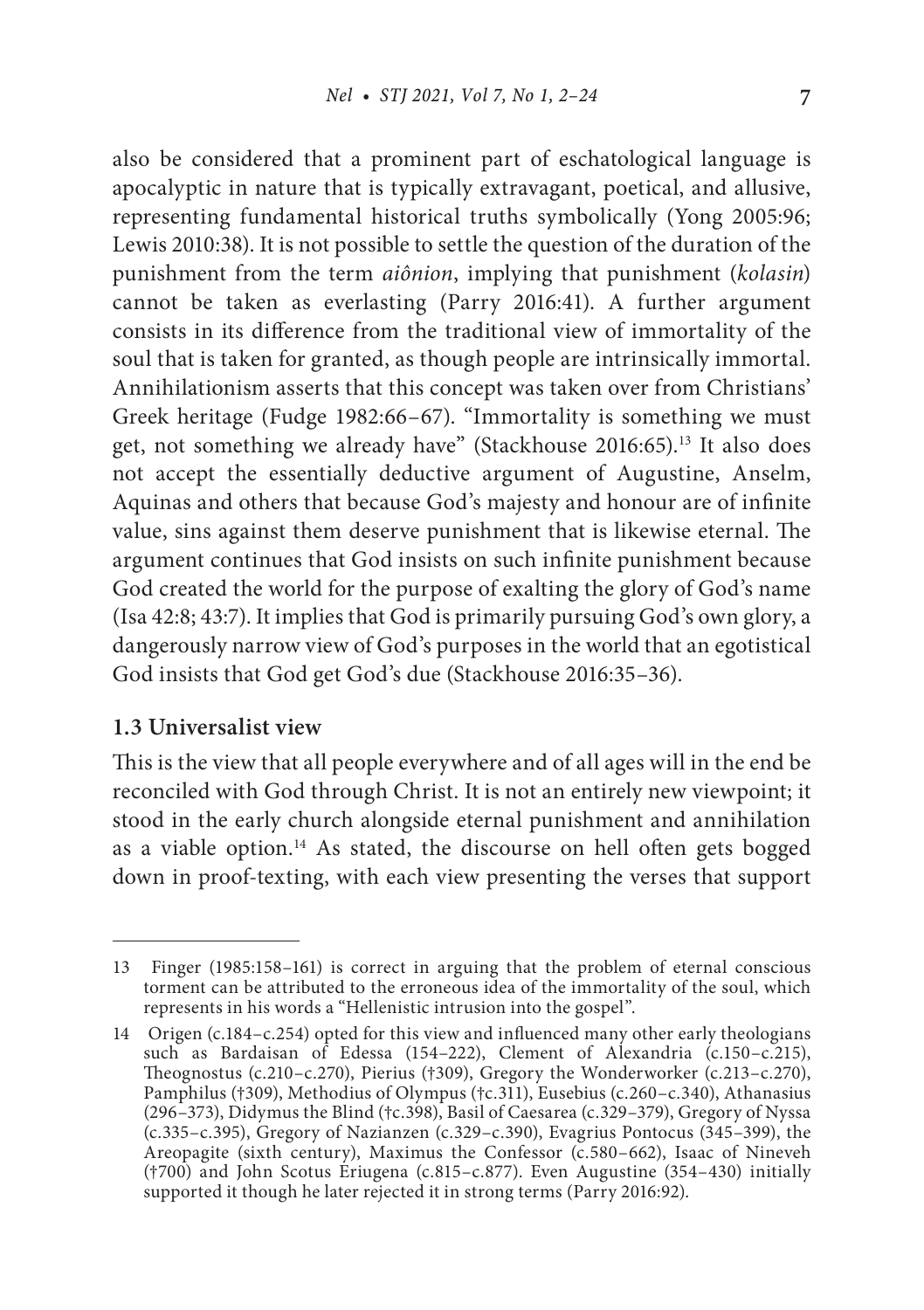it. Eventually an alternative Pentecostal hermeneutic will be utilised to solve the problem of which "set" of texts should be chosen. The universalist view is sometimes argued from a similar perspective, that to get past the impasse hell should be seen from an alternative hermeneutic, of the context of the Christ-centred biblical metanarrative.<sup>15</sup> Then Christ serves as the norm for interpreting the Bible, starting from the event of atonement on the cross and the reconciliation it provides for all sinners who accept the gospel. It ends in the *ekklesia*, established when the Spirit was poured out on the day of Pentecost and the disciples spoke in tongues as a sign of the nations worshiping God alongside Israel (e.g., Isa. 2:1–4; 11:10–12; 18:7; 60:1-16; 61:5-6; 66:12, 18, 23; Parry 2016:99). This is the first instalment of the kingdom that has already come and will finally realise when all nations are reconciled with God, required by the characteristics of God as essentially good and just (Ralston & Ralston 2019:42). Everyone's doctrine of hell betrays a doctrine of God and the Bible; in universalism, hell does not fit into the plotline of the Bible and the context of God as love (1 Jn 4:8, 16). Hell, as eternal torment makes the gospel ends in a tragic partial failure for God (Parry 2016:99).

Universalism does not suspend the free will given by God to humankind. Because people are free God cannot ensure that they will accept the gospel; what God does is to work in various ways to increase humans' awareness of their predicament due to their disobedience toward their Creator. This view extends God's gracious convincing to hell, until non-believers are fully convinced of the truth and they will not desire to reject God anymore (see Kronen & Reitan 2011:152–177 for full discussion).16

<sup>15</sup> Mouw (2014:70) warns timely that widespread rejection of the "tyranny of metanarrative" among postmodernists implies that "epistemic humility" should accompany all confident expressions of "epistemic hope".

<sup>16</sup> Moltmann's proposal (as developed in 1969; 1995; 1999) of a universalist view is interesting because he bases it on his view of time, that the decision of God to save humans and their decision about the gospel do not exist on the same level. The one exists on the level of eternity, the other in time. His later thought was a response to the report of the Church of England's Doctrine Commission, *The Mystery of Salvation* (1995).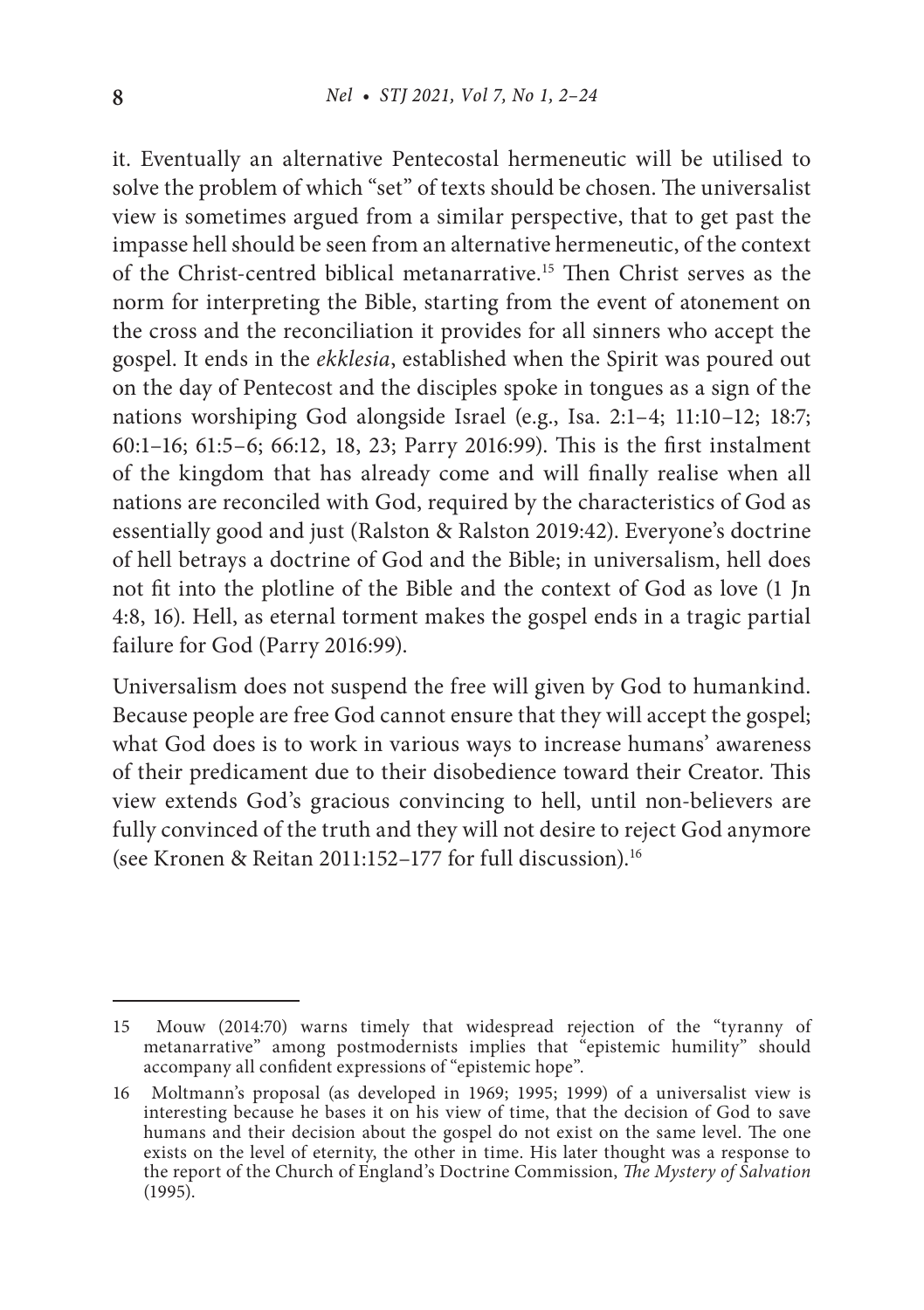# **2. Ethical considerations of hell**

After sketching alternative views of hell, it is necessary to consider why such alternative views have become necessary and significant. The way Pentecostals interpreted the doctrine of hell in the past, and the traditional view of hell as such, raises signicant moral and judicial problems because of its view of God acting in ways that clearly contradicts God's goodness and offends contemporary humans' moral sense.<sup>17</sup>

Christian theology emphasises God's goodwill as revealed in the incarnation, ministry, death, and resurrection of Jesus that culminated in the outpouring of his Spirit on the church. If hell implies that God torments people everlastingly because of their failure to accept the offer of Christ as their Saviour, it depicts God as a bloodthirsty, merciless monster, according to human moral sentiment and intuition (Pinnock 1996:136). It implies that sinners would have to pay back everything they owed, depicting God as the ultimate harsh judge without any mercy, a vindictive and sadistic punisher. Flew (1966:56–57) argues that if Christians believe that God created some people with the only intention to torture them in hell forever, they might as well give up the effort to defend Christianity. Edwards and Stott (1988:314) conclude, "I find the concept intolerable and do not understand how people can live with it without either cauterizing their feelings or cracking under the strain."

It is a fact that some passages in the New Testament depict hell literally in terms of the most terrible destruction conceivable that awaits the impenitent wicked. When it is combined with an interpretation of "eternal" as "everlasting", it makes hell a hard topic to justify in terms of morality, especially when the damned include one's loved ones (Crockett 1996:270). For that reason, it is critical that every version of the doctrine of hell should be subjected to a moral test. At the same time, it should also be evaluated at the hands of the principles of justice. If it offends humankind's sense of natural justice because it depicts God's judgment of sinners as unjust when

<sup>17</sup> The same is true when significant parts of the Old Testament depict God as a vengeful and violent avenger who cools God's revenge on God's enemies. Schwager (1987:60) reckons that there are approximately a thousand passages in the Hebrew Bible where God's anger about sinners and their punishment is described in violent terms, with punishment consisting of destruction and death and God's order that Israel should take revenge on their enemies in the same violent terms. For a full discussion, see Nel (2018).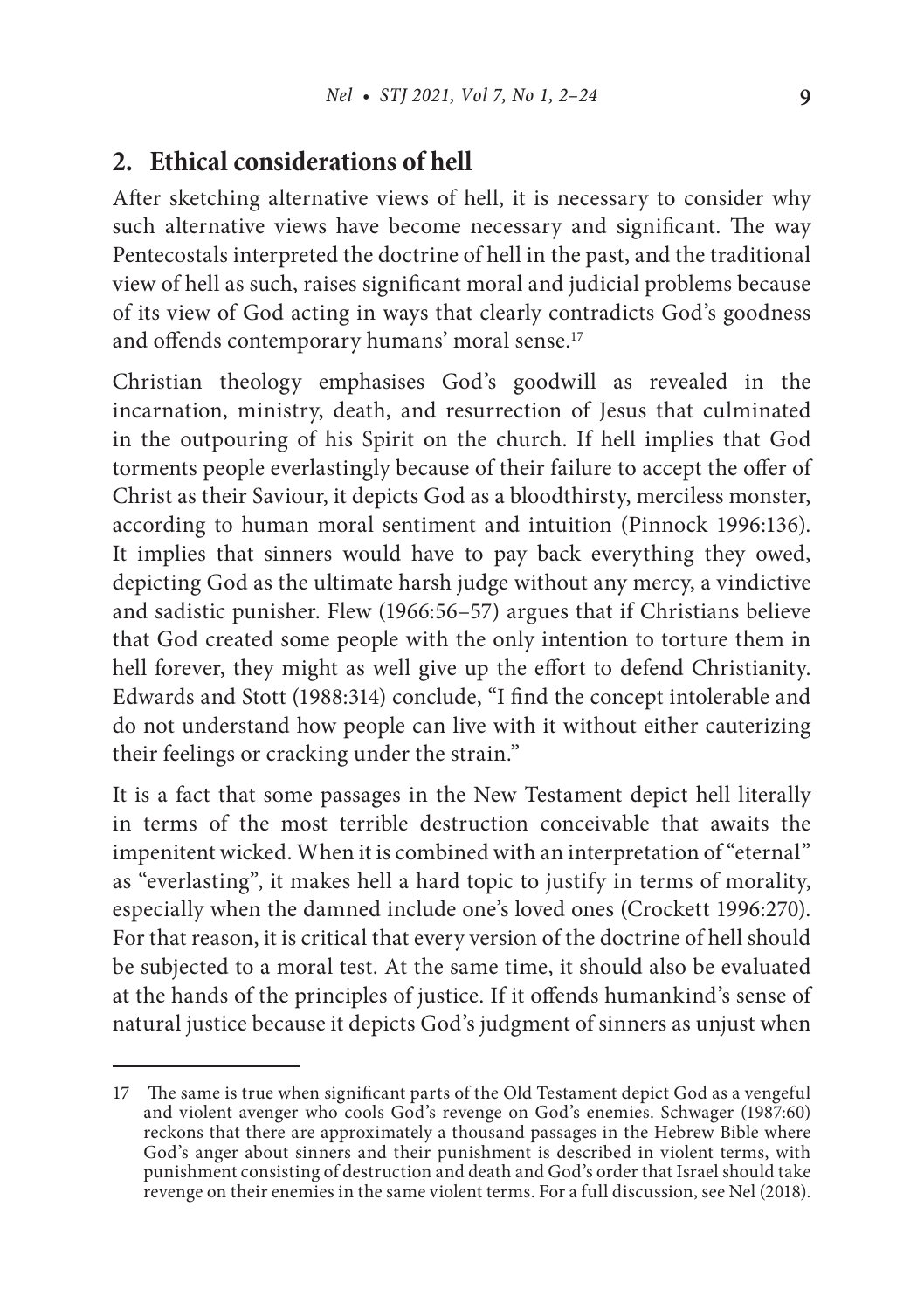God passes judgment on their finite disobedience by dooming them to everlasting conscious torments, it raises questions that need to be answered (Adams 1975:433–447). Can a doctrine of hell as everlasting torment with no hope of escape or remittance be accepted as a just action on God's part? Can anyone ever deserve to be sentenced to everlasting torment? To argue that sinning against God's majesty and glory deserves such punishment casts a shadow on God's just character that cannot be defended.18

Even when measured against the standards of justice described in the Old Testament as retributive (*ius talionis*; Ex 21:24), no finite set of deeds that individual sinners may have done could justify a sentence that holds infinite and everlasting consequences in terms of the torment of punishment. The Mosaic law limits the vengeance of unlimited retaliation. From a pronouncement such as Matthew 5:38–39 ("you have heard it said … but I tell you"), it is clear that Christian believers are called to an even higher standard of justice, demonstrated in the life of Jesus who died in the place of humankind. Gospel ethics makes the traditional view of hell inconceivable (Yoder 1971), going far beyond the standard of an eye for an eye and a tooth for a tooth. It exhibits a vindictiveness out of keeping with the love of God as revealed in the death of Jesus (Pinnock 1996:138).

A related moral problem is with the portrayal of the eternal punishment of sinners in hell in terms of the delight those in heaven experience when they observe the miseries of sinners suffering in torment in hell (see discussion in Rowell 1974:72–84; Pinnock 1996:142). It is argued that although the traditional view of hell may be a cause of embarrassment for Christians, it will ultimately become a "source of joy and praise for the saints" when they witness God's goodness and justice as demonstrated in the two destinations of the righteous and sinners (Burk 2016:11).

A related problem is with those people through the ages who have not heard the gospel. If the implication is that God would doom them to eternal torment for their non-voluntary disobedience to the gospel call to convert, it changes God into a heartless tyrant (Swinburne 1989:181). What about dedicated adherents of other religions who live impeccable moral lives but

<sup>18</sup> Augustine was the first to use this justification. Anselm of Canterbury (1033/4-1109) among others used the same argument (Stackhouse 2016:67).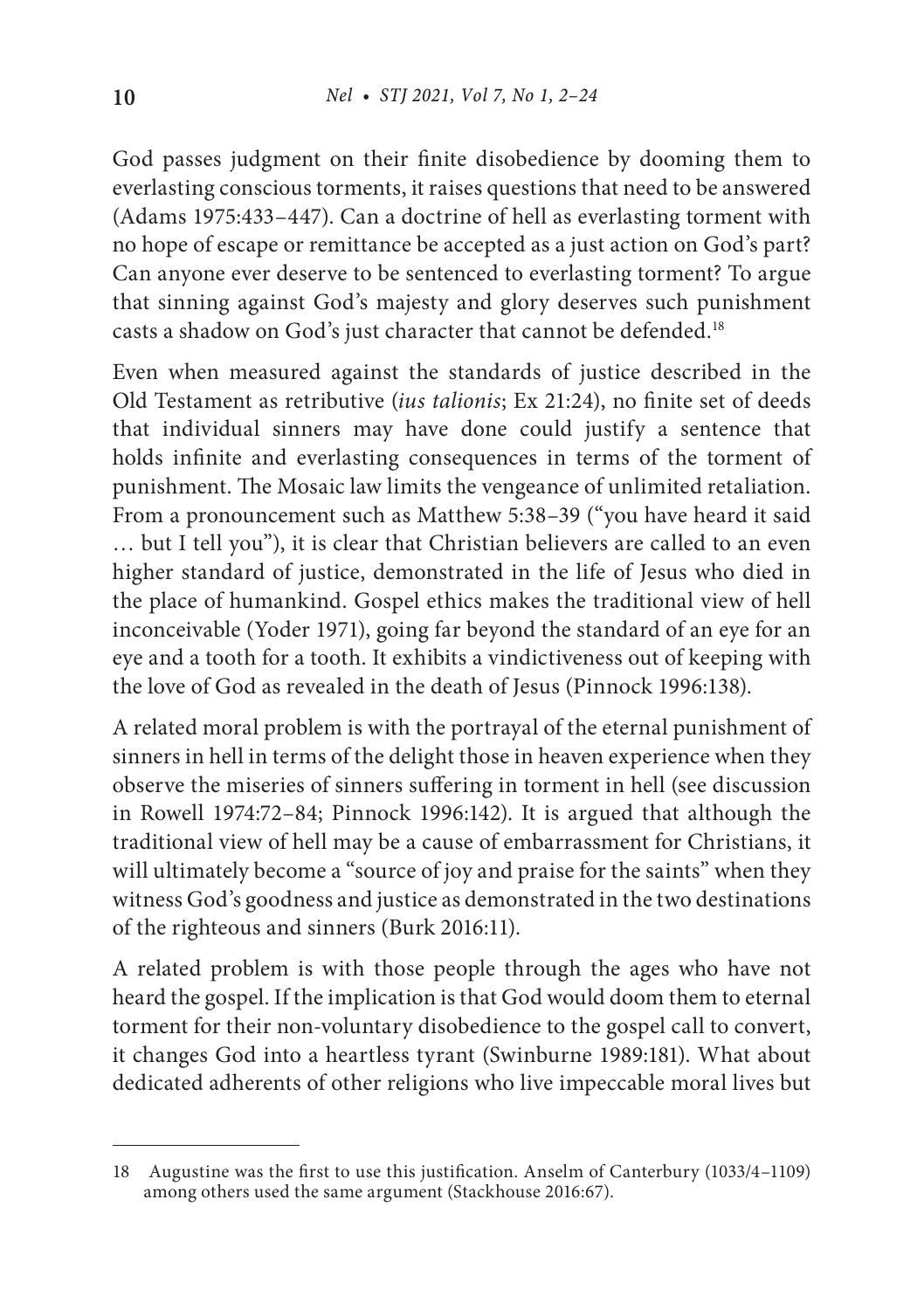were not exposed to Christianity at any stage, holding implications for pluralism? In this regard, Oden (1992:452) argues that people who have not had the opportunity to hear the gospel will be judged with consideration of the fact that they did not reject (and could not have rejected) the gospel. He (Oden 1992:452) writes that there is insufficient scriptural authority to assert that these people will be sentenced "peremptorily and immediately" to suffer everlastingly. Only those who had plausible opportunity of choice would be condemned if they rejected the joys of communion with God.

### **3. A Pentecostal hermeneutic**

It is argued that Pentecostals should reconsider their view of hell for hermeneutical reasons. In the past, several theological issues confronted Pentecostal churches that required careful navigation because all sides in the different debates demanded that they honour the biblical tradition in their appeal to "proof-texts". Such issues included women that could minister until Pentecostals accepted a new Evangelical hermeneutic, divorce and homosexuality. For instance, in the case of women in ministry, because early Pentecostals derived ministry from the gifts of the Spirit, they left room for women because in their experience they found that the Spirit endowed many women with leadership and ministry gifts. However, eventually women were disqualified from the preaching and teaching ministry except to children, other women, and prison inmates (Robeck 2006:75). Another instance is the case for divorce that can be based on Mark 10:1–11 that states that divorce and remarriage are forbidden in all cases without any exceptions. However, Matthew 19:1–9 admits one exception, of sexual immorality and 1 Corinthians 7:15 adds another exception, of desertion. The impasse was resolved in most instances by employing a new hermeneutic developed since the 1990s in Pentecostalism.

Spirituality among early Pentecostals was charismatic; they emphasised the participation of every believer because they accepted the prophethood and priesthood of every believer. It implies to them that each believer was endowed with unique empowerment and equipment for the edification of the body of Christ through the Spirit (1 Cor 14:26). They read the Bible with the purpose not to be informed but to experience Christ's presence, empowering and allowing all believers to preach and witness (Sandidge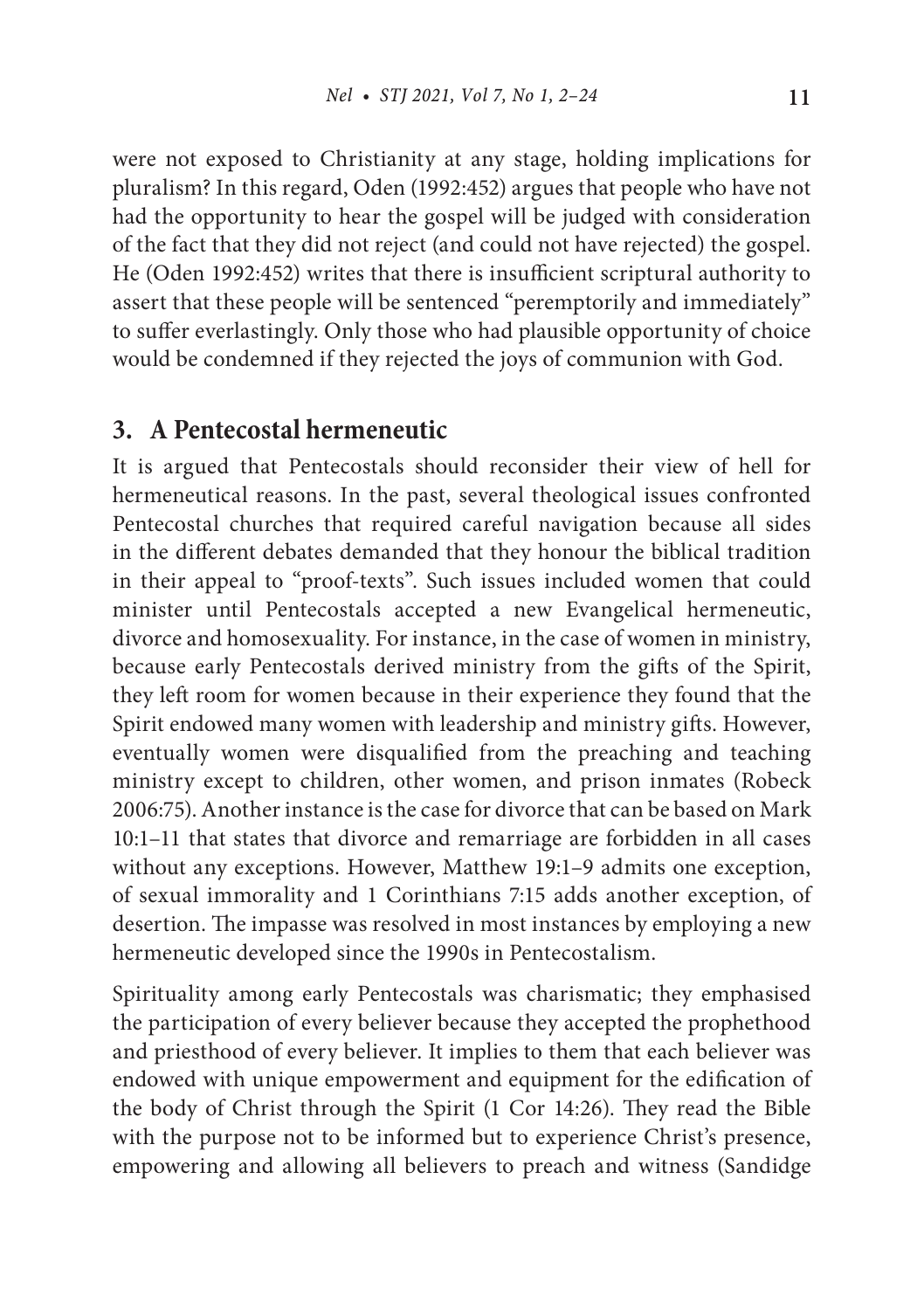1987:141). According to Oliverio (2012:231–234), their ethos was built on four core interpretive assumptions: that the (Protestant) Bible was the sole and ultimate authority for belief and living that functioned dialogically with their experiences; their restorationist beliefs based on their experience of the outpouring of the Spirit as the "latter rain"; their four- or fivefold "Full Gospel" (Jesus as saviour, Spirit baptiser, sanctifier, healer and soon coming king) which formed a doctrinal grid to explain Scripture and experience (Menzies 1985:14); and a pragmatic, naive realism that constituted early Pentecostal rationality, integrated with an understanding of the primacy of the supernatural. Their hermeneutic can be characterised as oral, charismatic, largely ahistorical, and minimally contextual, literal in its interpretations, morally and spiritually absolutizing, pragmatic, and pastoral in nature (Nel 2019:80).

At the end of the Second World War it became imperative for Pentecostals to improve their social status. When their approach to conservative Evangelicals was successful (Jacobsen 1999:90–107), they responded by accepting many of the customs, including a professional pastorate that left no room for women in ministry and conservative Evangelicals' fundamentalist-literalist way of reading the Bible (Nel 2019:54–55). It is no exaggeration to state that most classical Pentecostal pastors and members today read the Bible in this literalist-biblicistic manner (see research in Nel 2019:48–52).

Since the 1990s, Pentecostal scholars developed an alternative hermeneutic that was in some respects aligned with the way early Pentecostals interpreted the Bible. It is essentially pneumatic or charismatic in that it emphasises the Spirit's illumination of the biblical text as a condition for the reader to understand the biblical text (Arrington 2012:16). This Bible reading method goes beyond the literal meaning of the text and relies on a personal experience of faith in an encounter with the Spirit as an essential element of the entire interpretive process. The direction of interpretation starts with these experiences from which the Bible is then read and applied. Experience and reading the Bible are in dialogue about the meaning of the text. It emphasises the submission of the mind to the Spirit's guidance in order to exercise critical and analytical abilities in hearing the word of God in the text for the current situation. It necessitates reading of the Bible within the context of worship and prayer and a genuine openness to the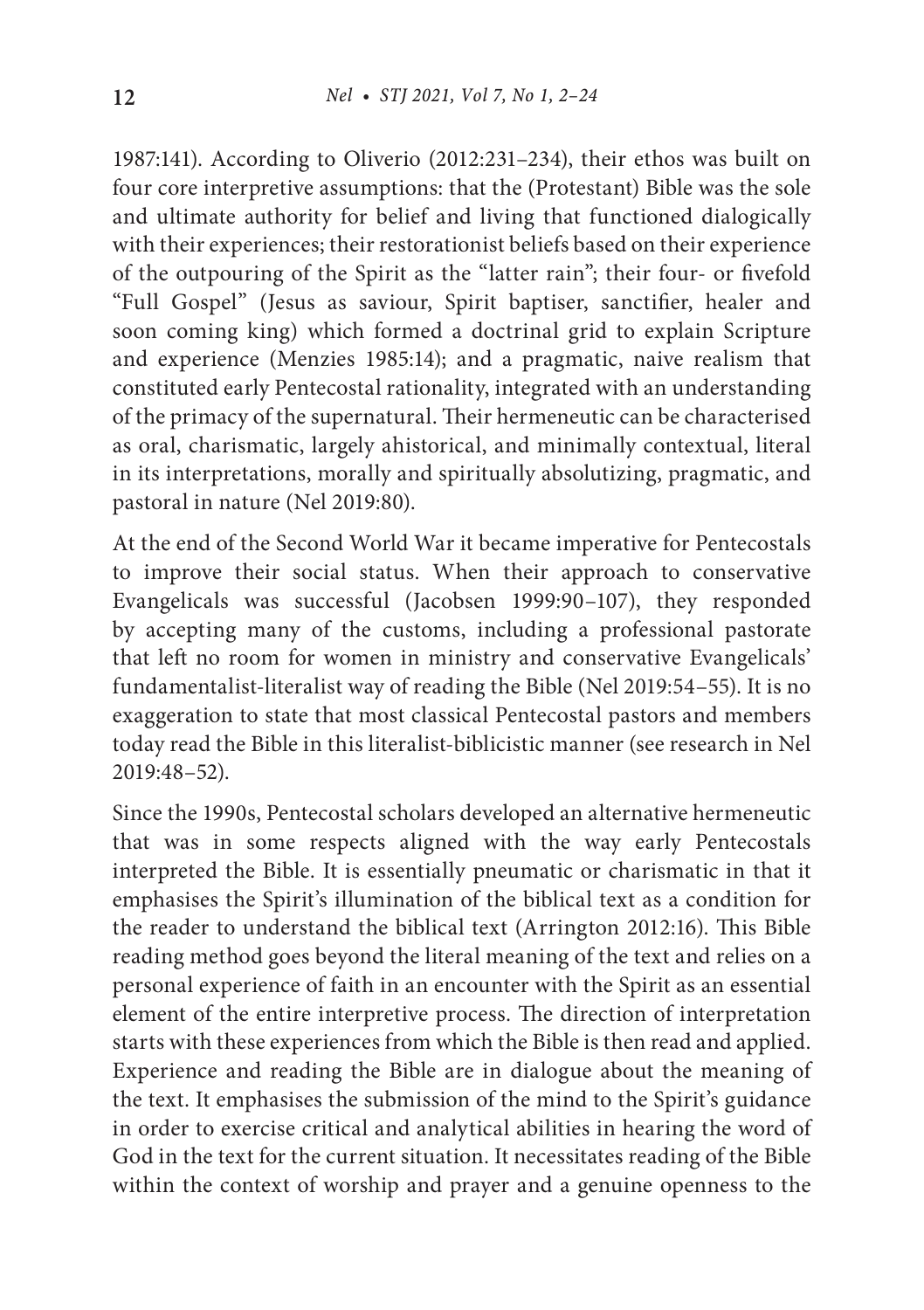Spirit. And it is adamant that a relevant response to the transforming call of God's word is necessary (Arrington 2012:18; Cox 2016:217).

# **4. Implications of hell as ethical issue when considered by Pentecostal hermeneutic**

It is suggested that the traditional view of hell causes challenges for contemporary believers (and non-believers) because of the moral and ethical unacceptableness of the depiction of God as the tyrant who condemns unrepentant believers to everlasting conscious torment. For that reason, classical Pentecostals should revisit and reconsider their historical acceptance of the traditional view of hell.

That Pentecostals are hesitant to discuss alternative views of hell is understandable, given the distrust in any theology that might undermine the authority of the Bible as the only norm for Christian life and practice, as it is reflected in the age-old traditions of the church.<sup>19</sup> For that reason, it is hard to find many evangelical theologians willing to criticise the traditional view of hell. However, Pentecostals stand in a tradition where from the start they had rejected certain traditional doctrines such as infant baptism, cessationism with its rejection of glossolalia and miracles, doctrines of the total depravity of humankind, predestination and double predestination (of believers and non-believers) and God's sovereign reprobation of the wicked. It might be possible that Pentecostals' interpretation of the Bible in terms of hell that follows the tradition might be wrong since any reading of the Bible can be no more than subjective interpretation, requiring a preparedness to offer and consider correctives when it seems that a tradition may have gone wrong. It should be kept in mind that tradition, partly as a result of the Hellenised idea of the immortality of all souls, has determined the "traditional" view of hell as everlasting conscious torment that requires urgent reconsideration, as Pinnock (1996:136) argues.

As a conservative movement based on what it perceives the Bible teaches and especially as a deliberate attempt at restoration of the New

<sup>19</sup> As demonstrated in the experience of, e.g., John Stott and Charles Pinnock when they published their views that did not align with the traditional view of hell; they were quickly branded as liberals (Hunter 2002:46).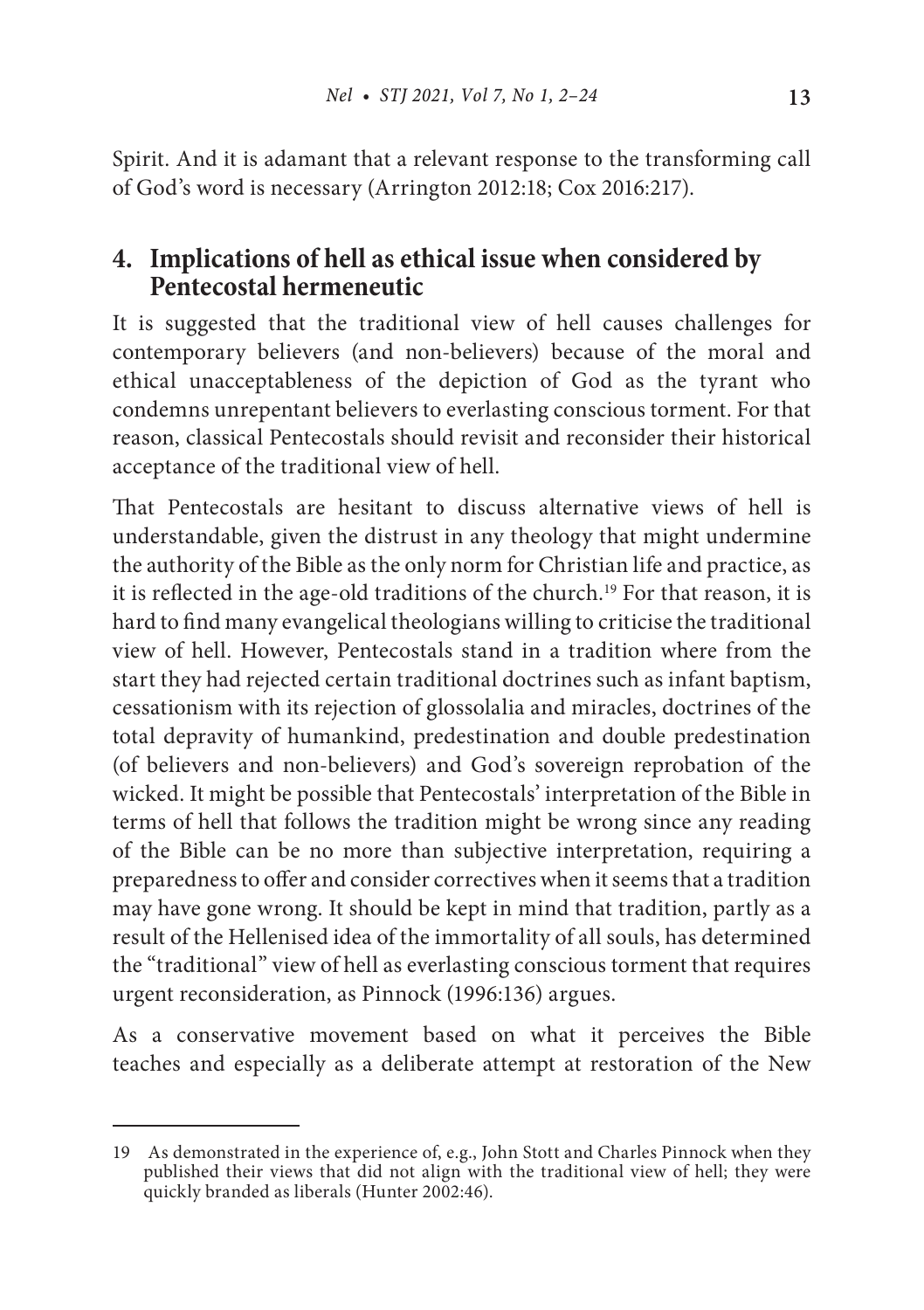Testament church, Pentecostalism changes slowly and in a piecemeal fashion.20 However, it has proved its ability to change, e.g., in terms of clothing, including the compulsory headgear that women used for many years when attending worship services, and its liturgy and musical tastes that despite differences between denominations accommodate diverse cultures, ensuring its impact and growth. The church government system also contributes to the rate of change that can be expected from different denominations. In presbyterian systems where members vote for change, it normally takes longer for changes to occur while in apostolic churches with gifted individuals, the process of change is simpler and more direct. The hell issue is of such importance and vested with so much emotional interest that it might even further contribute to the fragmentation that has been characterising the classical Pentecostal movement. However, it is critically necessary that Pentecostals navigate the indissoluble tension between the Scylla of the conservative position (of hell as the everlasting abode for sinners' punishment) and the Charybdis of liberalism (of, e.g., pluralism).

It is highly likely, as Kay and Hunt (2014:373) suggest, that this debate within Pentecostalism may follow the same trajectory as the debate on divorce, implying that Pentecostals may dispute progressive opinion (as conservative movements do) but eventually and slowly adjust their interpretation of Scripture until they accept a more liberal position, although it will still represent diverse nuances with several reservations as is the case with divorce  $21$ 

As in this case, and with women in ministry, the only way out of the impasse created when a fundamentalist-literalist approach to the Bible with opponents interpreting texts in various ways to suit their different viewpoints is to utilise another hermeneutical angle. Du Toit (in Bartlett

<sup>20</sup> It is always a temptation for the church (and theologians) to "compel" biblical authors "to make statements" and "provide solutions" to problems that did not fall within the Bible's frame of reference in an effort to succumb to the pressure to provide answers to today's problems.

<sup>21</sup> Today one finds Pentecostal members who are divorced and in many denominations the divorced are allowed to participate as deacons and elders and even minister to children, prisoners, the youth and in some cases to function as pastors of congregations, in spite of what the Bible (and Jesus) "clearly" teaches about divorce.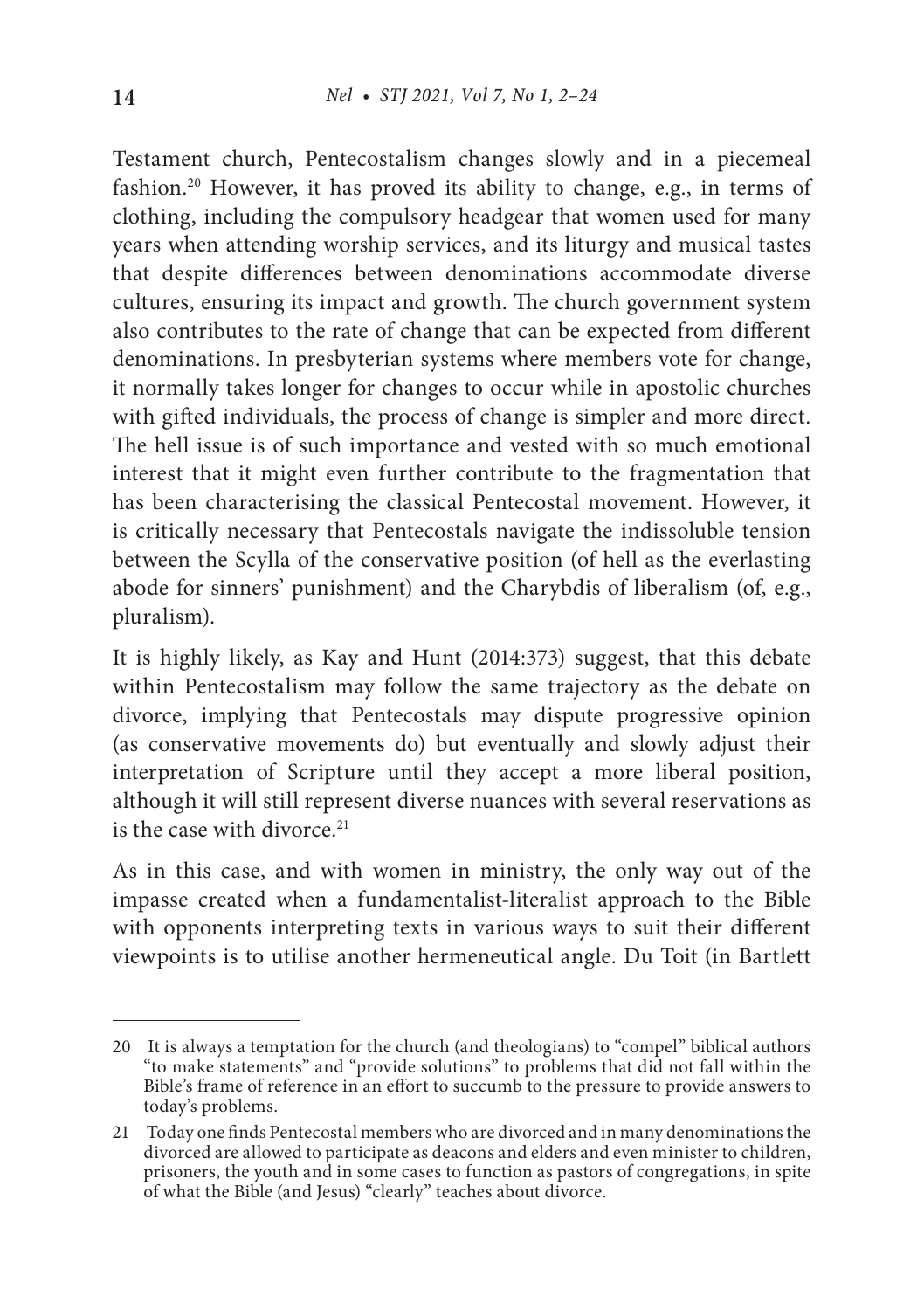2017:82) in a discussion about homosexuality remarks that one of the basic problems in any theological and ecclesiastical discussion is the mixing of exegesis and hermeneutics. It is submitted that a clear distinction between exegesis and hermeneutic contains the solution to the ethical problems created by the traditional view of hell and that the new Pentecostal hermeneutic is suitable for doing so.

As stated, a Pentecostal hermeneutic utilises a pneumatological basis for interpreting the Bible; the Bible is not interpreted in biblicist-literalist fashion but in terms of the church's experience with the Spirit who reveals Jesus. They move to the text from their encounter with God to hear the word of God before they apply it to the current situation. The Spirit who inspired the Bible inspires current individual religious encounters and experiences with God. The direction changes from the-Bible-to-thereader to the-reader-encountering-God-to-the-text. Grey (2011:154) sees the biblical text as the symbol that connects the experience of the reader and makes that experience intelligible when the specific historical event or experience in the text points to a universal truth or worldview through the inspiration of the Spirit working in the heart of readers who identify with the truth or worldview. Because the focus of the Spirit in encountering believers is exclusively on Christ, readers find the heart of Jesus in the text, also for non-believers in what biblical authors recorded about hell. The Spirit of truth teaches believers everything and reminds them of all that Jesus told his disciples (Jn 14:26). As Paraclete the Spirit will testify on Jesus' behalf (Jn 15:26); Spirit-filled believers are also filled with the attitude and approach of Jesus, learning to think and feel as he did. This demonstrates that "If your theology of hell is not compatible with God's love for the damned, then your theology of hell is wrong" (Parry 2016:102).

One instance of a Pentecostal systematician who rethinks what the coming judgment and punishment in hell might entail is Yong (2011:224), as part of ten theses that he develops as possible "Pentecostal sensibilities" that might enhance the proposed dialogue between science and Pentecostal theology. He thinks that recalcitrant, reprobate, and irredeemable persons would nally experience self-destruction as a "thermodynamically anticipated destiny" of the unrighteous that unravels as non-dissipative systems that close in upon themselves. Their personhood and spiritual identities would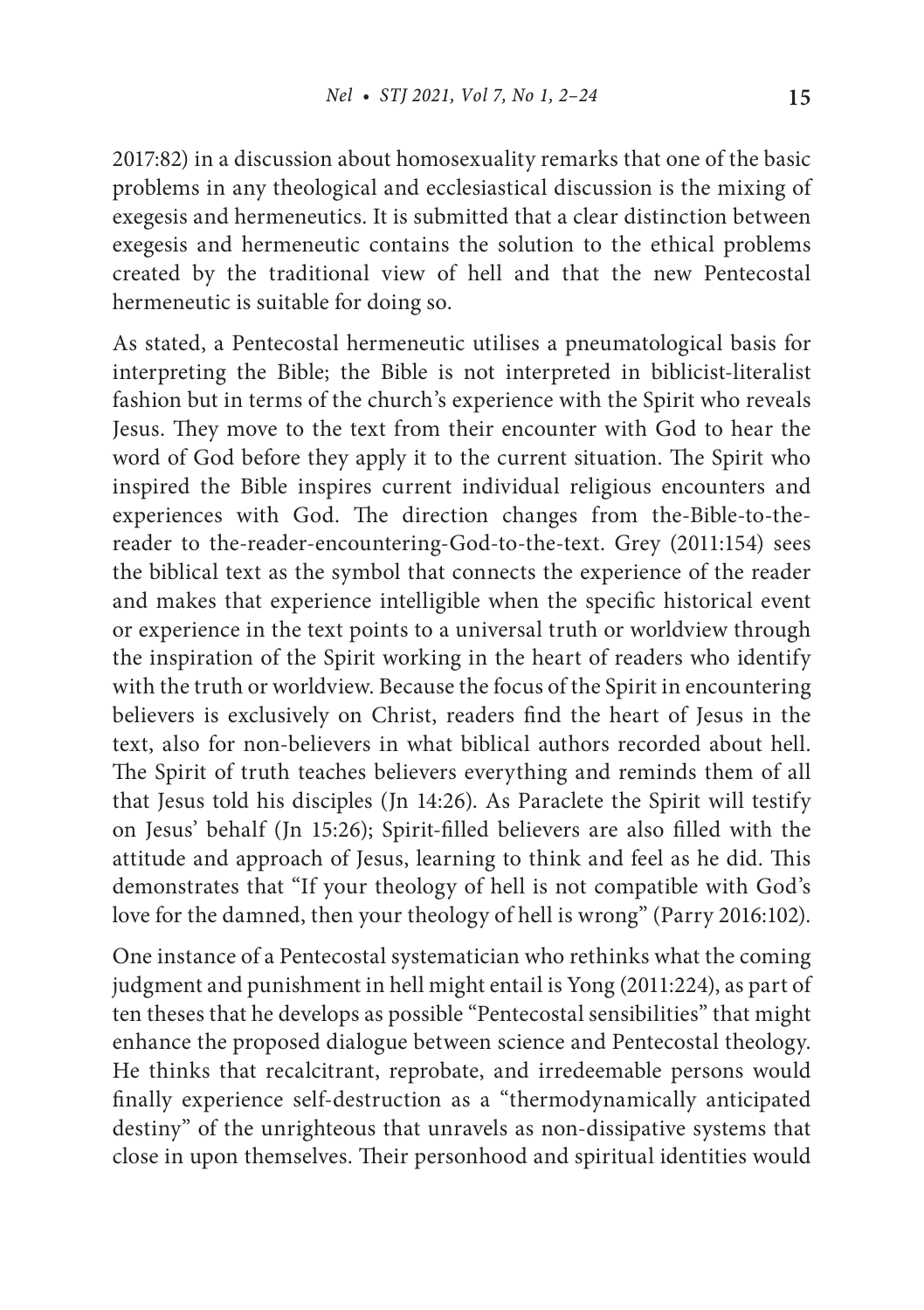disintegrate while entire social groups that embody unrighteousness would not nd a home in the new heavens and the new earth.

In earlier work, Yong (2005:96–97) presents a view *contra* the fundamentalist view that he finds prevalent in many Pentecostal circles. The apocalyptic expectation of the end of the existing order includes the destruction of all of creation; he suggests that such apocalyptic texts refer to God's eschatological purification. He argues for continuity between the present and the next world, in contrast to the Talmudic tradition's radical discontinuity (Kärkkäinen 2017:45),<sup>22</sup> by referring to the pareschatological and eschatological (Hick 1994:399), because God values the embodied nature of what God created as sufficient to preserve them and, for that reason, intends to resurrect the human body. He agrees that God would save God's people and vindicate their persecution and oppression by redeeming the creation that God evaluated as a "very good world" (Gen 1:31). In thinking in pneumatological terms about hell, the descent of Jesus into hell becomes an important consideration, even though Kärkkäinen (2013:358) acknowledges that the biblical basis is found only in two places in one biblical book, in 1 Peter 3:18–20; 4:6, explaining why contemporary theology relegates the ancient doctrine to the margins<sup>23</sup> Kärkkäinen (2013:358) argues that the descent should be linked to Christ's suffering and death but also to his resurrection and ascension, and it represents the ultimate humiliation to Christ. Now death is swallowed up in victory (1 Cor 15:54), and Christ has triumphed over all dimensions, including hell, where death usually reigns.

The descent of Jesus into hell is the reason why God reconciles the universe and the ground for Christian confidence that everything will be brought

<sup>22</sup> As demonstrated in Jewish theology's sophisticated accounts of heaven with its several stages, from the messianic age on earth to the transcendent heavenly realm, and hell, detailed in the Babylonian Talmud's sevenfold structure.

<sup>23</sup> The fifth-century's Apostles' Creed refers to the descent of Christ into hell. Pelikan (1975:151) argues that it referred to the function that the Greek fathers had assigned to the death and resurrection of Christ, seen as the triumph celebrated by Christ over the devil and his legion. Fee (2011:128) argues that in Rev 9:1-12, the "shaft of the abyss" assumes a three-storied universe with the abyss (transliterated from the Greek) lying under its surface and serving as hell, the abode of the demonic forces in the underworld, where they are kept until they are thrown into a final hell, depicted in Revelation 20:10 as a lake of burning sulphur.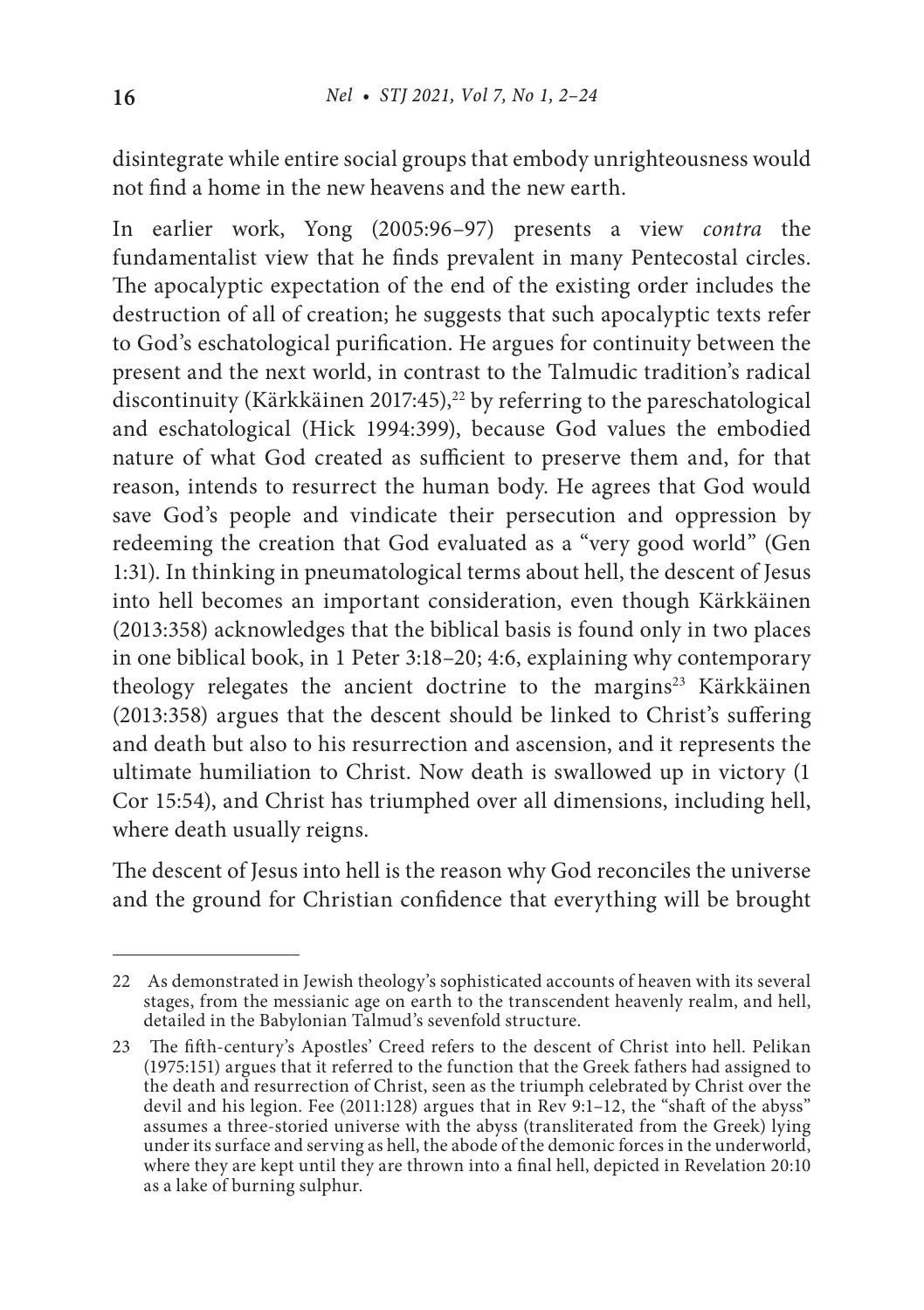back again into God's purpose for creating the world and restoring all things, as Moltmann (1995:251) explains (see discussion in Ansell 2013:35– 48). That Christ descended into hell implies that even in one's experience of hell, of "God-forsaken space", Christ is there because he suffered the experience of hell for people. This includes one's existential hell, in the terms borrowed by Moltmann from Luther, Calvin, Barth and Pannenberg, of disaster, death, damnation and a meaningless life, but also the biblical description of hell as an eternal destination. It is all gathered into God, and therefore includes salvation, joy, and divine life (Moltmann 1995:252).

An alternative way to rethink the concepts of hell and eternal damnation is to see hell and damnation in symbolic terms as a necessary consequence of an individual or group's unrighteous behaviour and the consequent damage and construction their behaviour carries into the lives of the perpetrators as well as the victims of their unrighteousness. "Eternal" damnation is then viewed from the perspective that the term is utilised in the Old Testament. "Eternity" (*'ôlām*) refers to the distant past or distant future or as an event that lasts very long, and it represents a period of time that either stretches into the far past or far future (McGuire-Moushon & Klippenstein 2014). The word essentially refers to a long period of time, but it can also refer to the event's qualitative effects that last long. The unrighteousness of the sinner has consequences that last long and affect various people in diverse manners.24 In the words of Coleman (2011:63), the tragedy of a sinful life is not the condemnation of going to hell; but the loss of what the human being was created to develop into, the image of God, the likeness of God's holy love and communion with God.

### **Conclusion**

Classical Pentecostals accept the traditional view of hell as the destination of non-believers' everlasting conscious torment as punishment for not accepting the grace offered by the gospel of Jesus Christ. Several moral and

<sup>24</sup> McGuire-Moushon & Klippenstein (2014) also argue that *ôlām* can be used to refer to as long as someone lives (Ex 21:6; Deut 15:17; 1 Sam 1:22; 27:12) or "forever" when it is used to describe the attributes of God (Ex 15:18; Ps 10:16; 45:6) and when, after the fall, humans were banished from Eden so that they would not take fruit from the tree of life and live forever (*ôlām*).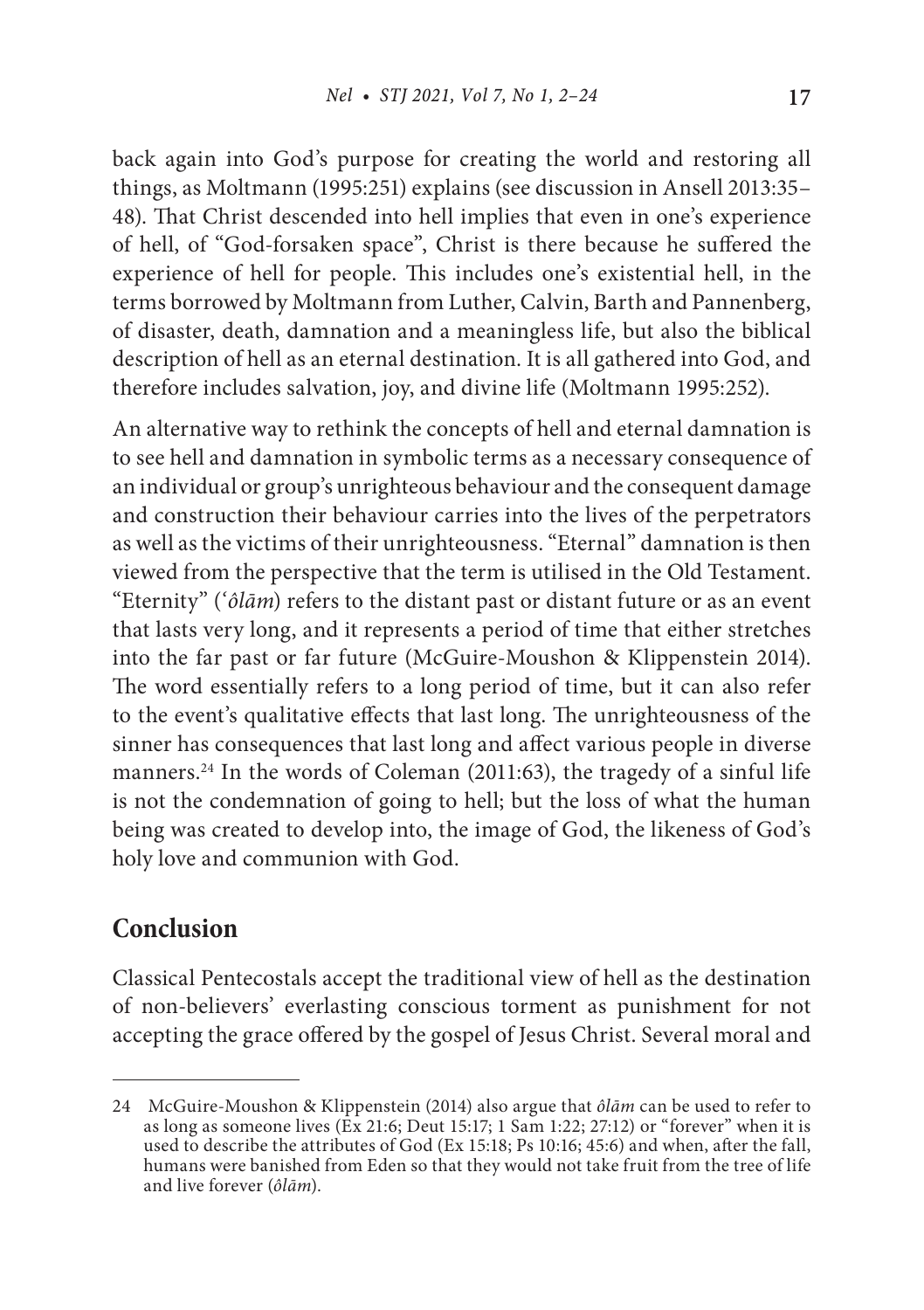ethical problems were identified with this view that requires Pentecostals to revisit and reconsider their view. It was suggested that it is viable to do so when exegesis and hermeneutics are distinguished from each other, without neglecting proper exegetical investigation, and the issue of hell is viewed in terms of a distinctive Pentecostal hermeneutic that has been developed in the past years. The hermeneutical angle changes the direction in interpretation of the Bible, allowing readers to consider the meaning of biblical texts while encountering Christ through the Spirit. The Spirit focuses on revealing Christ, in contemporary experiences of encounters with God but also in interpreting the text. Readers can then expect to find their example in thinking about hell in terms of Jesus' attitude toward and treatment of unbelievers, requiring a reconsidering of the traditional view of hell.

# **Bibliography**

Adams, M. 1975. Hell and the God of justice. *Religious Studies* 11:433–47.

- Ansell, N. 2013. *The annihilation of hell: Universal salvation and the redemption of time in the eschatology of Jürgen Moltmann.* Eugene, OR: Cascade.
- Arrington, F.L. 2012. Pentecostal identity and interpretation of the Bible. In R.K. Witt & F.L. Arrington (eds.). *Issues in Contemporary Pentecostalism*. Cleveland, TN: Pathway. 10–20.
- Bavinck, H. 2008. *Reformed dogmatics Vol. 4,* translated by J. Vriend. Grand Rapids: Baker.
- Buis, H. 1957. *The doctrine of eternal punishment*. Philadelphia, PA: Presbyterian and Reformed.
- Burk, D. 2016. Eternal conscious torment. In Burk, D. et al. (eds.). *Four views on hell.* Sec. ed. Grand Rapids, MI: Eerdmans. 8–51*.*
- Burk, D. 2016. An eternal conscious torment response. In Burk, D. et al. (eds.). *Four views on hell.* Sec. ed. Grand Rapids, MI: Eerdmans. 73–78*.*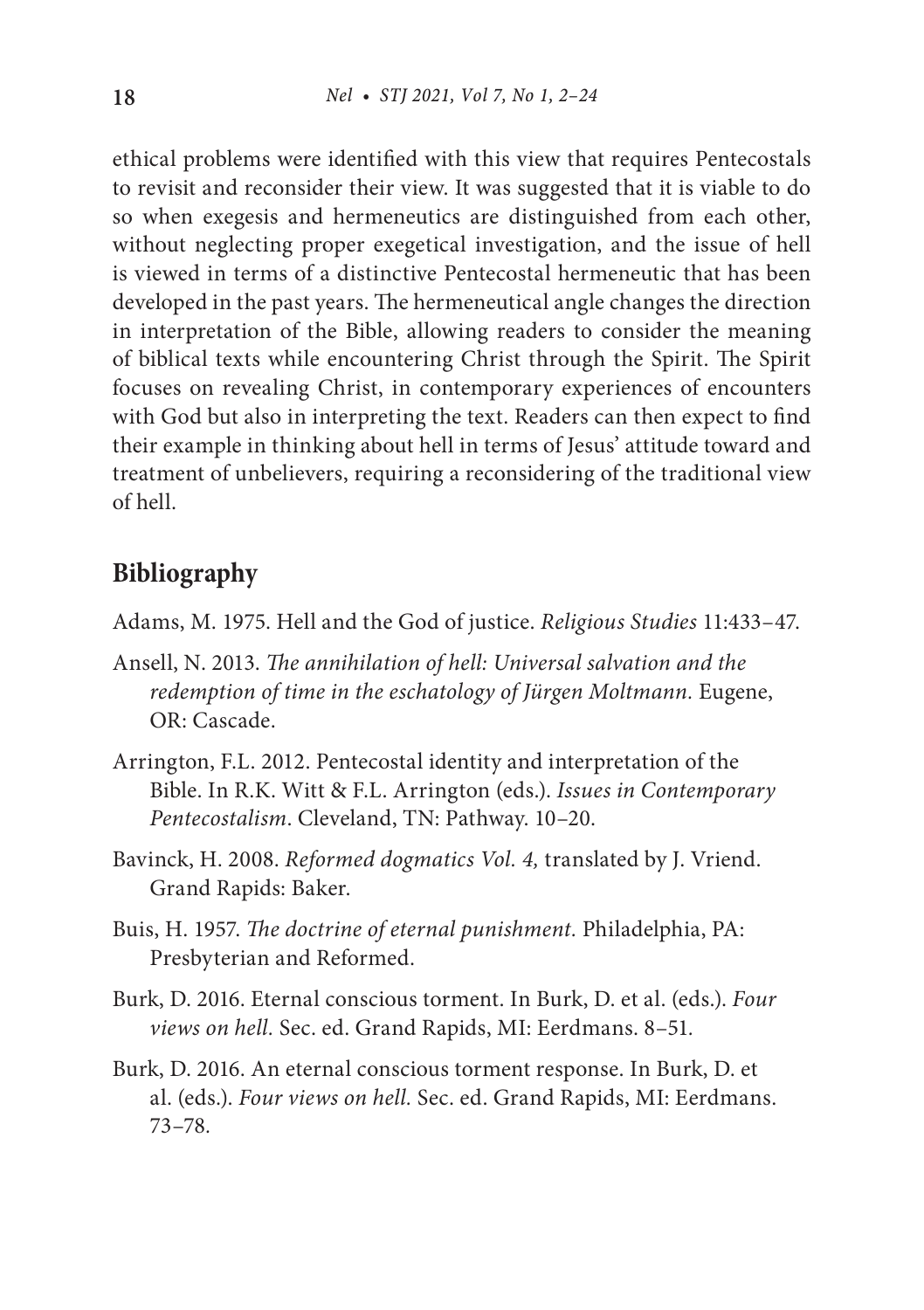- Church of England. 1995. *The mystery of salvation: The story of God's gi: A report by the Doctrine Commission of the General Synod of the Church of England.* London: Church House.
- Coleman, R.E. 2011. *The heart of the gospel: The theology behind the master plan of evangelism.* Grand Rapids, MI: Baker.
- Cox, H. 2016. *How to read the Bible.* San Francisco, CA: Harper One.
- Crockett, W.V. 1996. The metaphorical view. In J.F. Walvoord, Z.J. Hayes & C.H. Pinnock (eds.). *Four views of hell.* Grand Rapids, MI: Zondervan. 268–300*.*
- Bartlett, André. 2017. *Weerlose weerstand: Die gaydebat in die NG Kerk*  (Defenseless resistance: The gay debate in the Dutch Reformed Church). Pretoria: Protea.
- Calvin, J. [1536]1987. *The institutes of Christian religion*. T. Lane & H. Osborne (eds.). Translated by H. Beveridge. Grand Rapids, MI: Baker Academic.
- Duffield, G.P. & N.M. Van Cleave, 1983. Foundations of Pentecostal *theology.* Los Angeles, CA: L.I.F.E.
- Edwards, D.L. & J.R.W. Stott. 1988. *Evangelical essentials: A liberalevangelical dialogue.* Downers Grove, IL: InterVarsity.
- Fee, G.D. 2011. *Revelation.* New Covenant Commentary Series. Eugene, OR: Cascade.
- Finger, T.N. 1985. *Christian theology: An eschatological approach.* Vol. 1. Scottsdale, AZ: Herald.
- Flew, A. 1966. *God and philosophy.* London: Hutchinson.
- Fudge, E. 1982. *The fire that consumes: A biblical and historical study of the doctrine of nal punishment.* Houston: Providential.
- Grev, I. 2011. *Three's a crowd: Pentecostalism, hermeneutics, and the Old Testament.* Eugene, OR: Pickwick.
- Hick, J. 1994. *Death and eternal life.* Louisville, KY: Westminster John Knox.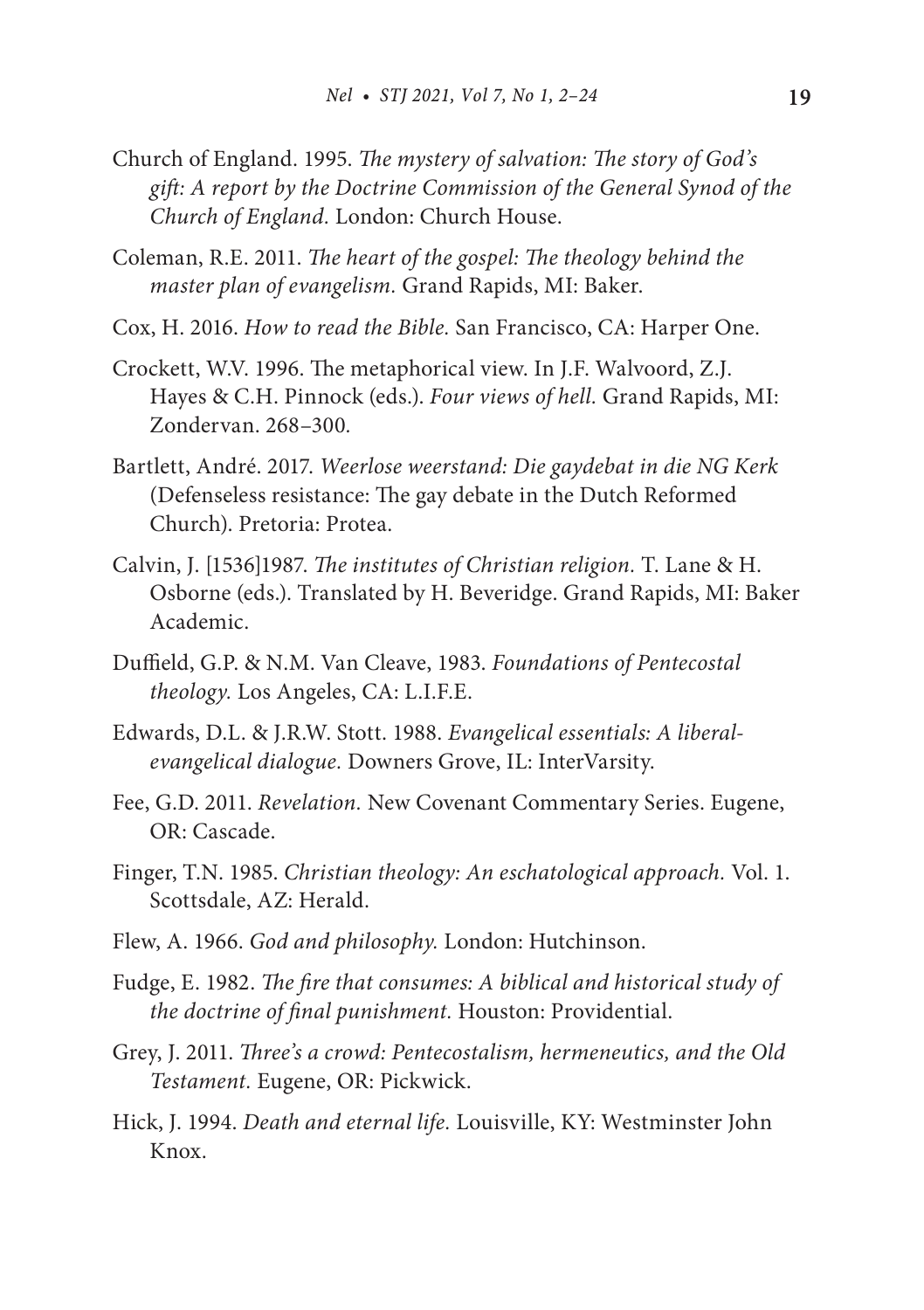- Hollenweger, W.J. 2015. *Pentecostalism: Origins and developments worldwide.* Grand Rapids, MI: Baker Academic.
- Hunter, H.D. 2002. Some ethical implications of Pentecostal eschatology. Journal of the European Pentecostal Theological Association 22(1):45-55. https://doi.org/10.1179/jep.2002.22.1.004
- Jacobsen, D. 1999. Knowing the doctrines of Pentecostals: The scholastic theology of the Assemblies of God, 1930–55. In E.L. Blumhofer, R.L. Spittler & G. Wacker (eds.), *Pentecostal currents in American Protestantism.* Urbana: University of Illinois Press. 90–107.
- Kärkkäinen, V-M. 2013. *Christ and reconciliation*. A constructive Christian theology for the pluralistic world, vol. 1. Grand Rapids, MI: Eerdmans.
- Kärkkäinen, V-M. 2017. *Hope and community.* A constructive Christian theology for the pluralistic world, vol. 5. Grand Rapids, MI: Eerdmans.
- Kay, W.K. and S.J. Hunt. 2014. Pentecostal churches and homosexuality. In A. Thatcher (ed.). *Oxford handbook of theology, sexuality, and gender.* Oxford: Oxford University Press. 357–376.
- Kronen, J. & E. Reitan. 2011. *God's final victory: A comparative philosophical case for universalism.* New York: Bloomsbury Academic.
- Küng, H. 1984. *Eternal life? Life after death as a medical, philosophical, and theological problem.* New York: Doubleday.
- Lewis, S.M. 2010. Is apocalyptic imagination killing us? In R.B. Kruschwitz (ed.). *Apocalyptic vision.* Waco, TX: Center for Christian Ethics Baylor University. 37–45.
- McGuire-Moushon J.A. & . Klippenstein, 2014. Eternity. D. Mangum et al. (eds.). *Lexham theological wordbook. Lexham Bible Reference Series*. Bellingham, WA: Lexham.
- Menzies, W. 1985. The methodology of Pentecostal theology: An essay on hermeneutics. In P. Elbert (ed.). *Essays on apostolic themes* 1–14. Peabody, MA: Hendrickson.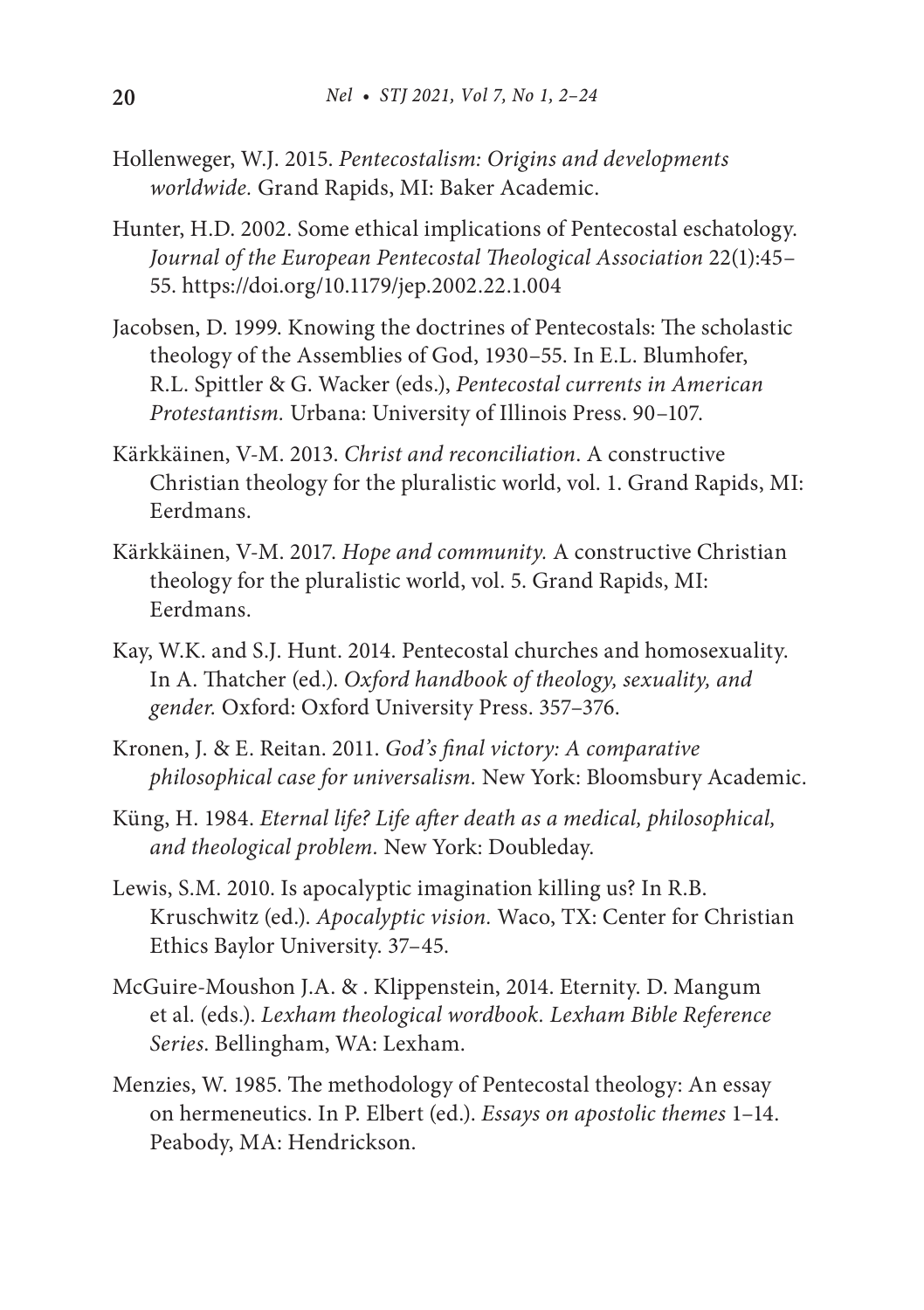- Menzies, W.M. 1993. *Bible doctrines: A Pentecostal perspective*. Springfield, MO: Logion.
- Moltmann, J. 1969. *Theologie der Hoffnung: Untersuchungen zur Begründung und zu den Konsequenzen einer christlike Eschatologie.* 8th ed. Münich: Chr. Kaiser.
- Moltmann, J. 1995. *Das Kommen Gottes: Christliche Eschatologie.* Gütersloh: Chr. Kaiser.
- Moltmann, J. 1999. The logic of hell. In R. Bauckham (ed.). *God will be all in all: The eschatology of Jürgen Moltmann.* Edinburgh: T&T Clark. 43–47.
- Mouw, R.J. 2014. *Called to the life of the mind: Some advice for evangelical scholars.* Grand Rapids, MI: Eerdmans.
- Nel, M. 2018. *Pacism and Pentecostals in South Africa: A new hermeneutic of nonviolence*. Routledge, Abingdon.
- Nel, M. 2019. *An African Pentecostal Hermeneutics: A distinctive contribution to hermeneutics*. Eugene, OR: Wipf & Stock.
- Oden, T.C. 1992. *Life in the Spirit.* Systematic theology, vol. 3. San Francisco, CA: Harper San Francisco.
- Oliverio, L.W. 2012. *Theological hermeneutics in the classical Pentecostal tradition: A typological account.* Global and Pentecostal Studies 12. Leiden: Brill.
- Parry, R.A. 2016. A universalist response. In Burk, D. et al. (eds.). *Four views on hell.* 2nd. ed. Grand Rapids, MI: Eerdmans.
- Parry, R.A. 2016. A universalist view. In Burk, D. et al. (eds.). *Four views on hell.* 2nd ed. Grand Rapids, MI: Eerdmans.
- Pelikan, Y. 1975. *The Christian tradition: A history of the development of doctrine.* Vol. 1: The emergence of the Catholic tradition (100-600). Chicago, ILL: University of Chicago Press.
- Pentecost, J.D. 1958. *Things to come: A study in biblical eschatology*. Grand Rapids, MI: Eerdmans.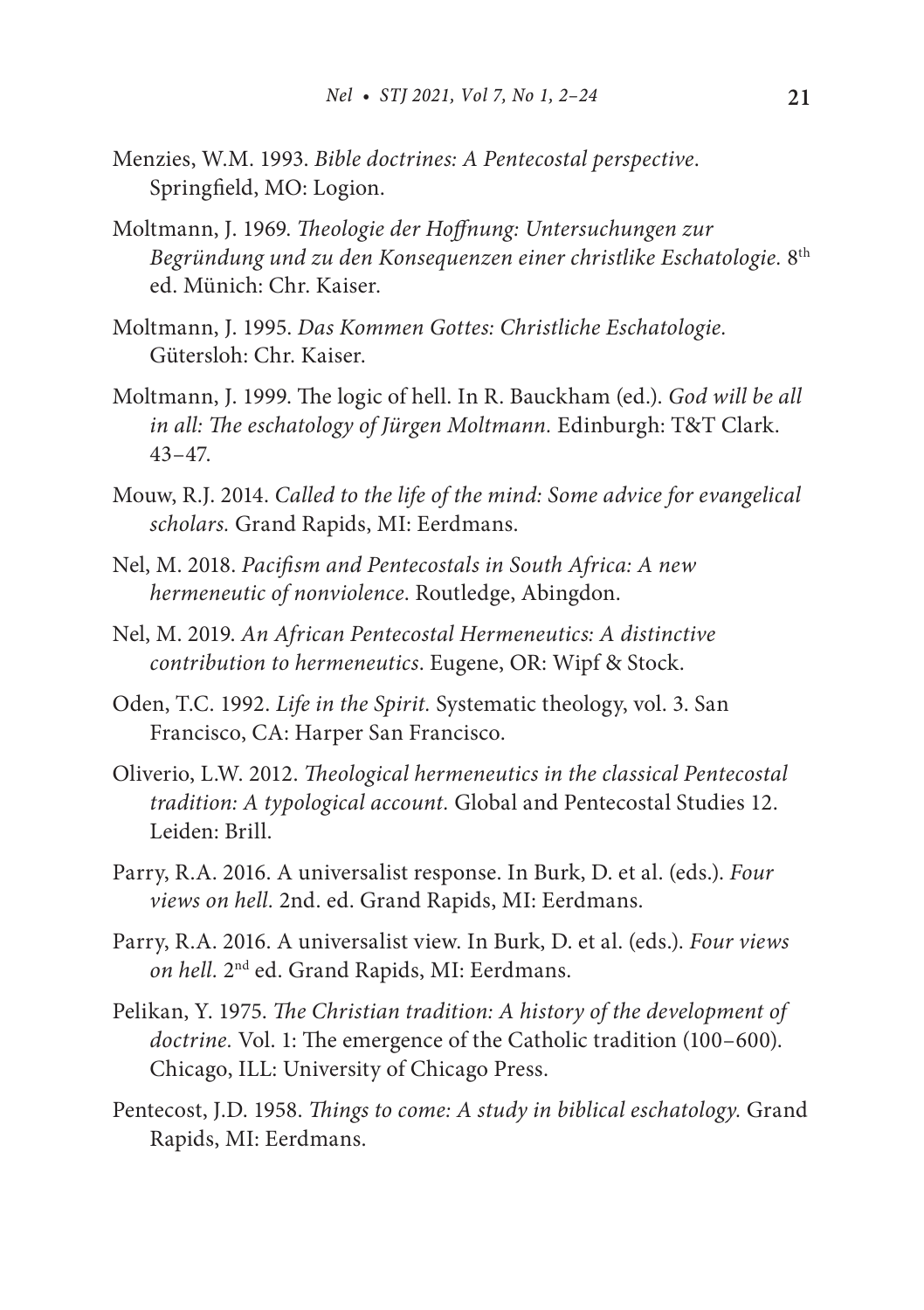- Pinnock, C.H. 1996. *Four views of hell.* In Walvoord, J.F., Z.J. Hayes & C.H. Pinnock (eds.). *Four views of hell*. Grand Rapids, MI: Zondervan. 135–166.
- Ralston, G. & Ralston, E. 2019. *Tackling TULIP: Exposing the biblical, theological, and practical errors of Calvinism.* Bloomington, IN: WestBow.
- Robeck, C.M. 2016. *The Azusa Street Mission and revival: The birth of the global Pentecostal movement.* Nashville, TN: Nelson.
- Rowell, G. 1974. *Hell and the Victorians: A study of the nineteenth century theological controversies concerning eternal punishment and the future life*. Oxford: Clarendon.
- Sandidge, J.L. 1987. *Roman Catholic-Pentecostal dialogue (1977–1982): A study in developing ecumenism.* Frankfurt am Main: Peter Lang.
- Schwager, R. 1987. *Must there be scapegoats? Violence and redemption in the Bible*. Transl. by M.L. Assad. San Francisco, CA: Harper & Row.
- Stackhouse, J.G. 2016. A terminal punishment response. In Burk, D. et al. (eds.). *Four views on hell.* 2nd. ed. Grand Rapids, MI: Eerdmans.  $34 - 40$
- Stackhouse, J.G. 2016. Terminal punishment. In Burk, D. et al. (eds.). *Four views on hell,* 2nd. ed. Grand Rapids, MI: Eerdmans. 52–90.
- Swinburne, R. 1989. *Responsibility and atonement.* Oxford: Clarendon.
- e General Council of the Assemblies of God, 2017. *Assemblies of*  God: Position papers. Springfield, MO: The General Council of the Assemblies of God, 1972–2017.
- Thiessen, T.L. 2008. Hell. In W.A. Dyrness & V-M. Kärkkäinen (eds.). *Global dictionary of theology: A resource for the worldwide church.* Downers Grove, IL: IVP Academic. 372–376.
- Walls, J.L. 2016. A hell and purgatory response. In Burk, D. et al. (eds.). *Four views on hell.* 2nd. ed. Grand Rapids, MI: Eerdmans. 47–51.
- Walls, J.L. 2016. Hell and purgatory. In Burk, D. et al. (eds.). *Four views on hell.* Sec. ed. Grand Rapids, MI: Eerdmans. 136–179.